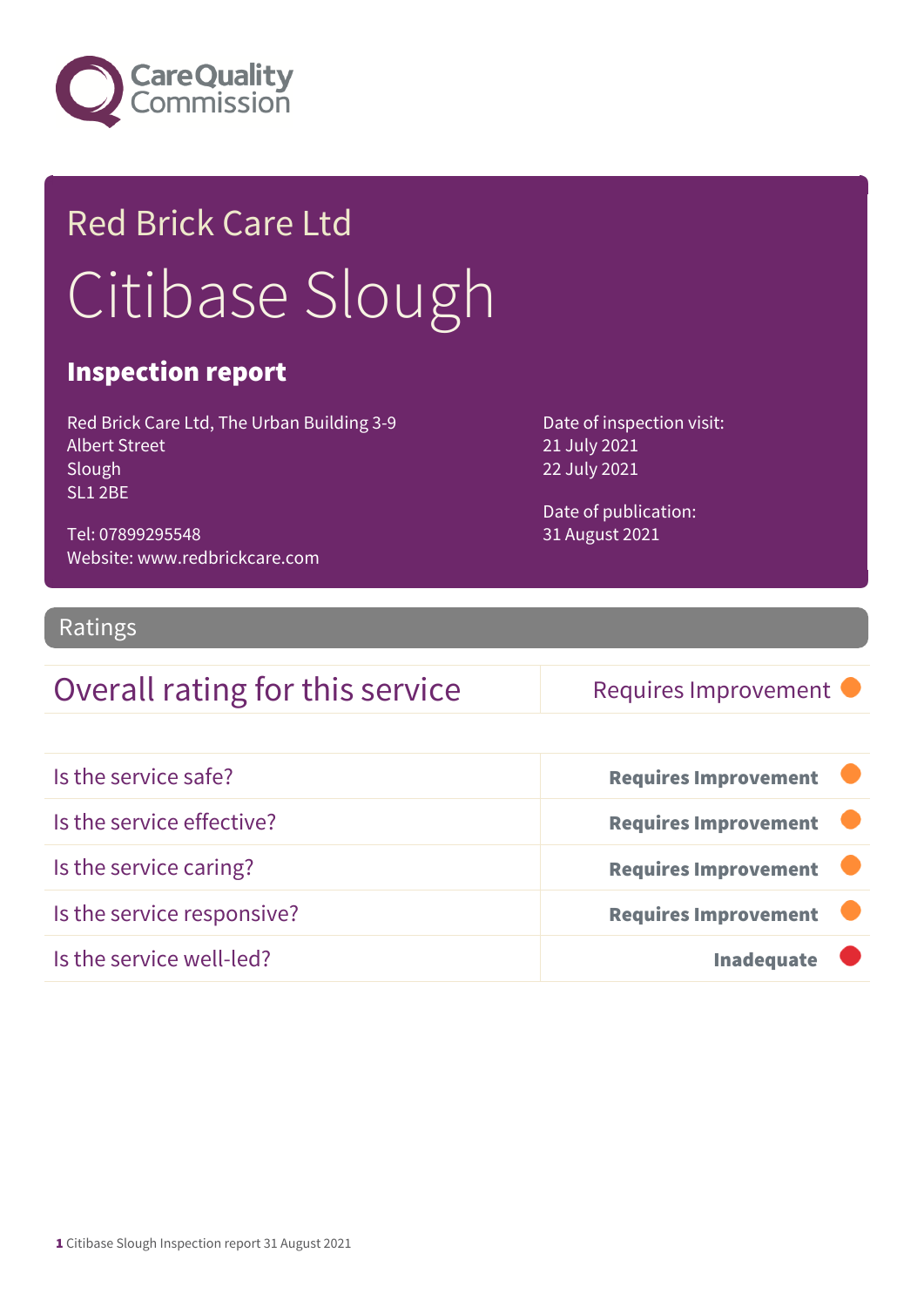# Summary of findings

### Overall summary

#### About the service

Citibase Slough is a service providing care and support to people in their own homes. At the time of the inspection the service supported 12 people, and we were told everyone received support with personal care. The service provided both regular daily visits to people receiving personal care and at times provided live-in staff members providing a 24-hour support service. The service supported people in Surrey and Berkshire.

CQC only inspects where people receive personal care. This is help with tasks related to personal hygiene and eating. Where they do we also consider any wider social care provided.

#### People's experience of using this service and what we found

People were supported by a service that was not well managed or monitored. The registered manager lacked sufficient knowledge of regulatory requirements, and audits were either not in place, or not effective to assess, monitor and drive improvement in the quality and safety of people's support. The service had failed to inform the Commission of incidents and information they are required to, and we also recommend the provider develop their knowledge and approach in relation to the duty of candour, to ensure applicable incidents are identified and an appropriate response made.

Relatives described raising concerns and complaints to the registered manager regarding people's experiences of care. Some people and relatives felt the registered manager was approachable and comments included, "We believe we have a good relationship with [registered manager's name]" and "If I did have any concerns I would contact the office." Some relatives felt issues remained unresolved or had worsened, with one relative advising, "I have phoned to speak about our concerns and the carers have been even worse… They don't have enough staff as even the office staff cover duties. We are never told when the carers are running late which is awful."

We found risks to people using the service were not clearly identified and managed. We also identified concerns in relation to the safe management of medicines, concerns regarding staff testing for COVID-19 and a lack of oversight in relation to accidents and incidents. We recommend the service improve their organisation and record keeping in relation to staff COVID-19 testing. Some people told us they felt safe, but there was mixed feedback in relation to safe administration of medicines. Comments from relatives included, "They generally provide great care…There has not been an issue with medication" and "We have had to take back control for medication as wrong doses were being given."

The service identified required learning for staff, however at the time of our inspection staff had not received training in subjects such as dementia, end of life care, and equality, diversity and human rights. We recommend the service seek advice from a reputable source in relation to staff training and ensure staff have access to regular supervision. The service assessed people's needs, and carried out reviews of people's care and support plans, although we found reviews were not always documented to evidence whether people and their families had been involved in reviews to make decisions about their care.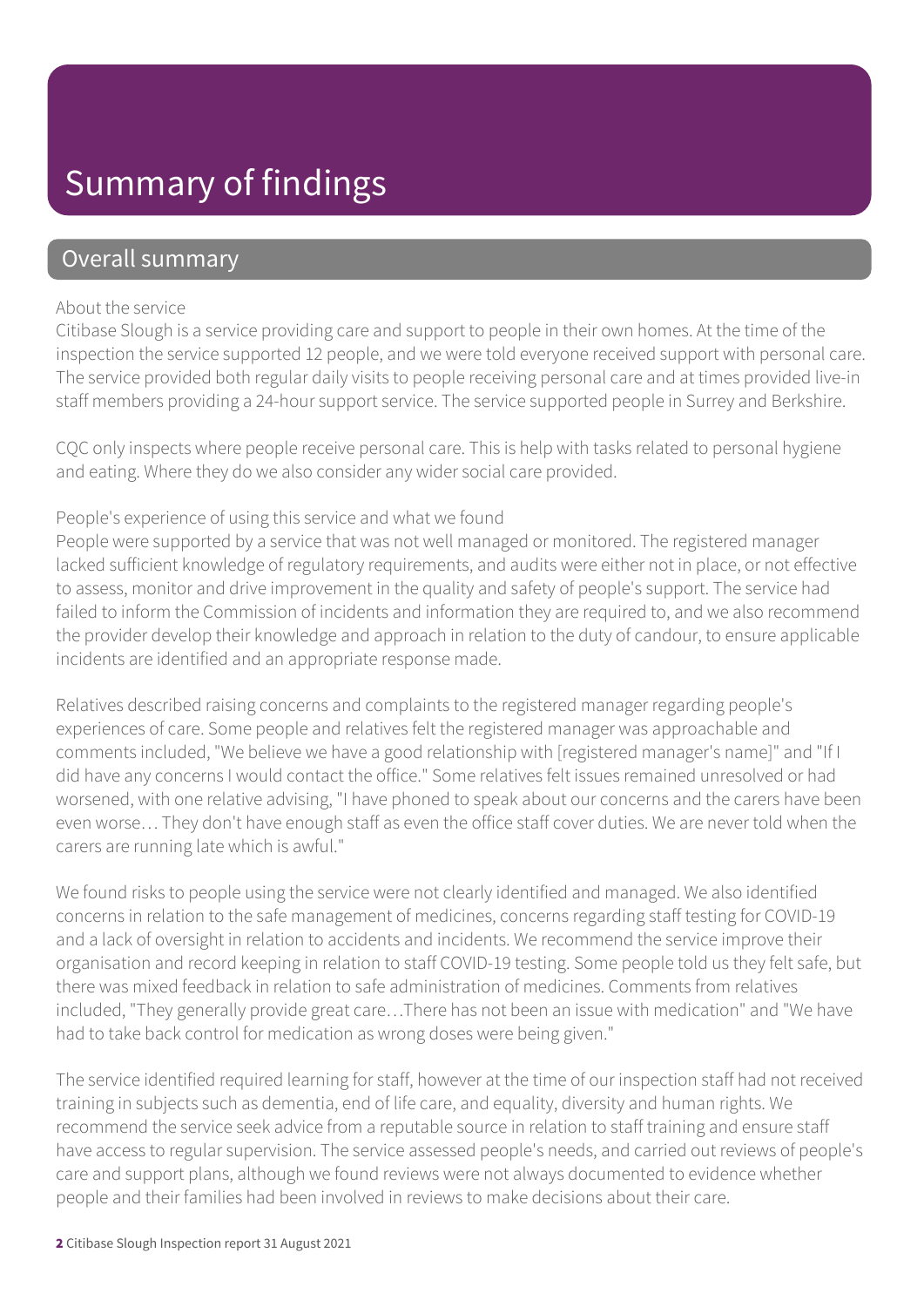People were not supported to have maximum choice and control of their lives and staff did not support them in the least restrictive way possible and in their best interests; the policies and systems in the service did not support this practice.

Support was not always caring and person-centred. Some people and families provided positive feedback regarding their care, with comments including, "I am getting excellent care" and "The carers are all very, very good with my relative, there is one male carer who is very good and my relative enjoys his company." A number of people expressed concerns regarding the impact of staff rushing to finish visits and not staying the agreed visit length. One relative commented, "Not all carers want to be here and rush in and out." A person using the service added, "People have different attitudes, some will always be in a rush. They all treat me with respect and are caring and that is what I want and need." We recommend the service develop their approach, to ensure people are consistently treated with dignity, respect and kindness.

Some people required support from healthcare professionals and the service liaised with families or made referrals to access support. The service also worked with local authorities and feedback from professionals generally indicated the service worked well in partnership with other organisations.

For more details, please see the full report which is on the CQC website at www.cqc.org.uk

Rating at last inspection

This service was registered with us on 28 August 2019 and this is the first inspection.

Why we inspected

This was a planned inspection following the service's registration with CQC.

We have found evidence that the provider needs to make improvements. Please see the safe, effective, caring, responsive and well-led sections of this full report.

Following our inspection visit the provider took some actions to mitigate risk, including reviewing medicines practices and submitting retrospective notifications of incidents to CQC.

#### Enforcement

We are mindful of the impact of the COVID-19 pandemic on our regulatory function. This meant we took account of the exceptional circumstances arising as a result of the COVID-19 pandemic when considering what enforcement action was necessary and proportionate to keep people safe as a result of this inspection. We will continue to discharge our regulatory enforcement functions required to keep people safe and to hold providers to account where it is necessary for us to do so.

We have identified breaches in relation to safe care and treatment, recruitment practices, good governance, complaints, assessing people's mental capacity to consent to care, and in informing the Commission of incidents and information they are required to.

Please see the action we have told the provider to take at the end of this report.

#### Follow up

We will request an action plan for the provider to understand what they will do to improve the standards of quality and safety. We will work alongside the provider and local authority to monitor progress. We will return to visit as per our re-inspection programme. If we receive any concerning information we may inspect sooner.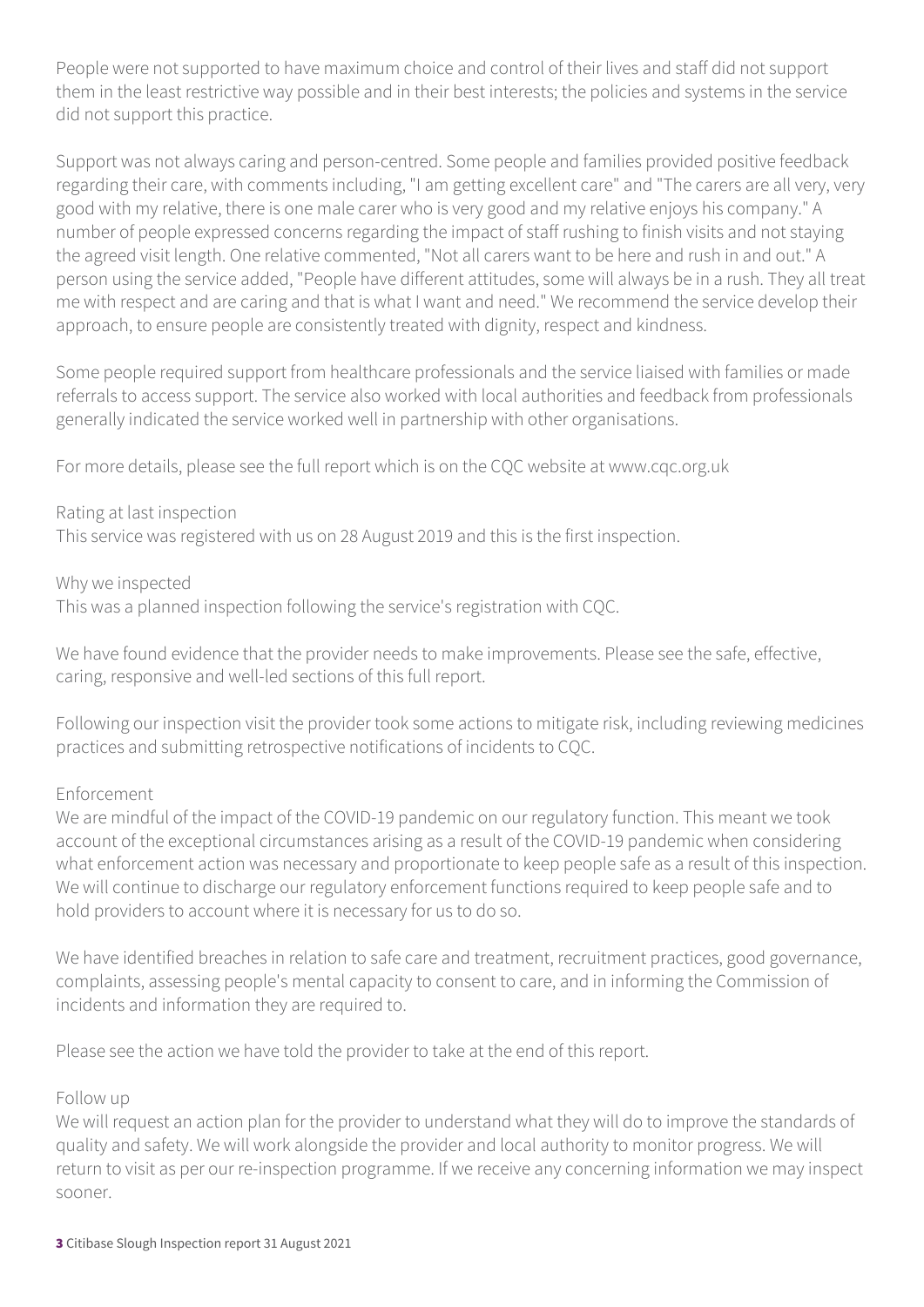### The five questions we ask about services and what we found

We always ask the following five questions of services.

| Is the service safe?                          | <b>Requires Improvement</b> |
|-----------------------------------------------|-----------------------------|
| The service was not always safe.              |                             |
| Details are in our safe findings below.       |                             |
| Is the service effective?                     | <b>Requires Improvement</b> |
| The service was not always effective.         |                             |
| Details are in our effective findings below.  |                             |
| Is the service caring?                        | <b>Requires Improvement</b> |
| The service was not always caring.            |                             |
| Details are in our caring findings below.     |                             |
| Is the service responsive?                    | <b>Requires Improvement</b> |
| The service was not always responsive.        |                             |
| Details are in our responsive findings below. |                             |
| Is the service well-led?                      | <b>Inadequate</b>           |
| The service was not well-led.                 |                             |
| Details are in our well-led findings below.   |                             |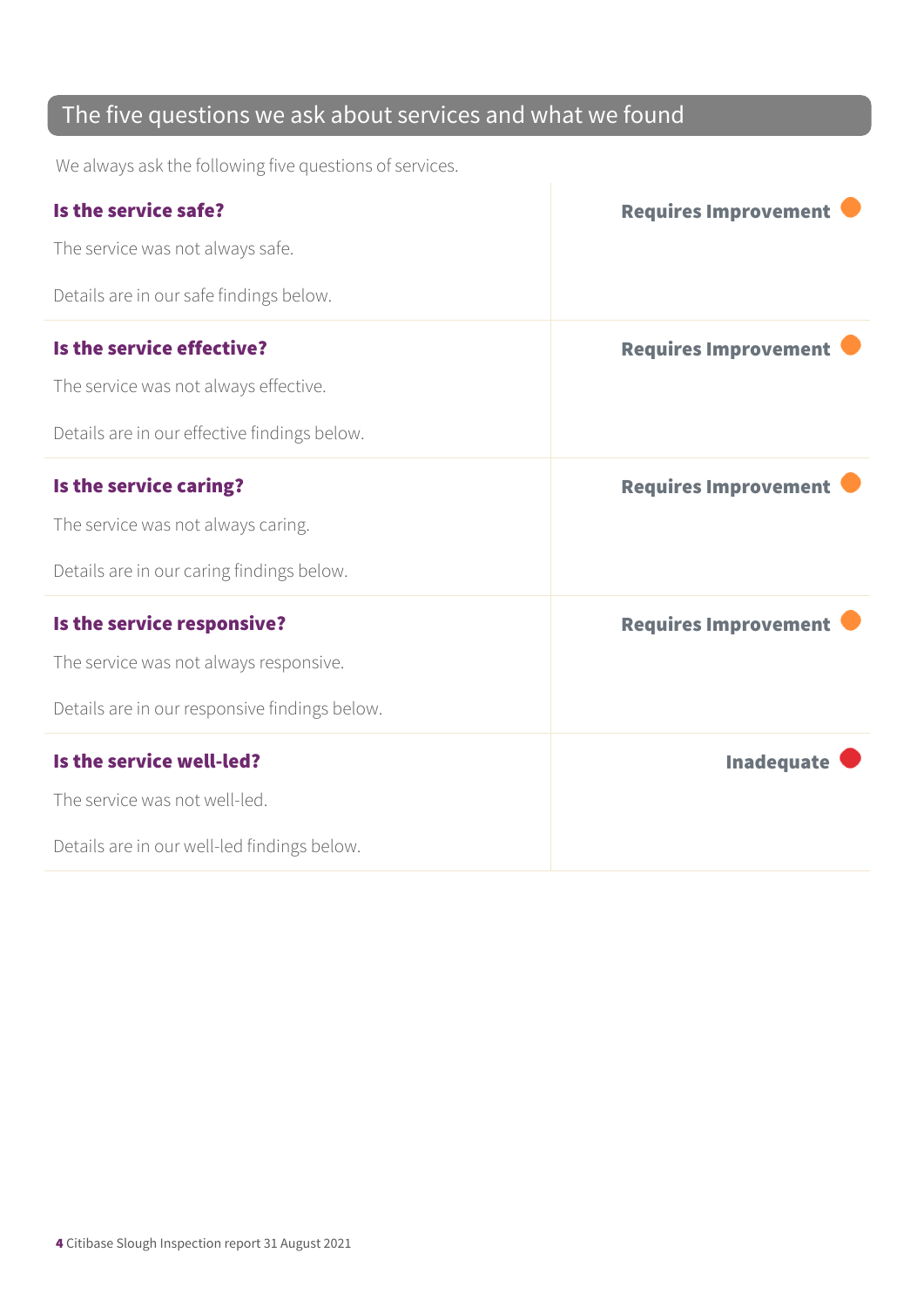

# Citibase Slough Detailed findings

# Background to this inspection

#### The inspection

We carried out this inspection under Section 60 of the Health and Social Care Act 2008 (the Act) as part of our regulatory functions. We checked whether the provider was meeting the legal requirements and regulations associated with the Act. We looked at the overall quality of the service and provided a rating for the service under the Care Act 2014.

#### Inspection team

The inspection was carried out by one inspector, one assistant inspector and one Expert by Experience.

An Expert by Experience is a person who has personal experience of using or caring for someone who uses this type of care service.

#### Service and service type

This service is a domiciliary care agency. It provides personal care to people living in their own houses and flats.

The service had a manager registered with the Care Quality Commission. This means that they and the provider are legally responsible for how the service is run and for the quality and safety of the care provided.

#### Notice of inspection

We gave the service 48 hours' notice of the inspection. This was because it is a small service and we needed to be sure that the provider or registered manager would be in the office to support the inspection.

Inspection activity started on 21 July 2021 and ended on 2 August 2021. We visited the office location on 21 July 2021 and 22 July 2021.

#### What we did before the inspection

The provider was not asked to complete a provider information return prior to this inspection. This is information we require providers to send us to give some key information about the service, what the service does well and improvements they plan to make. We took this into account when we inspected the service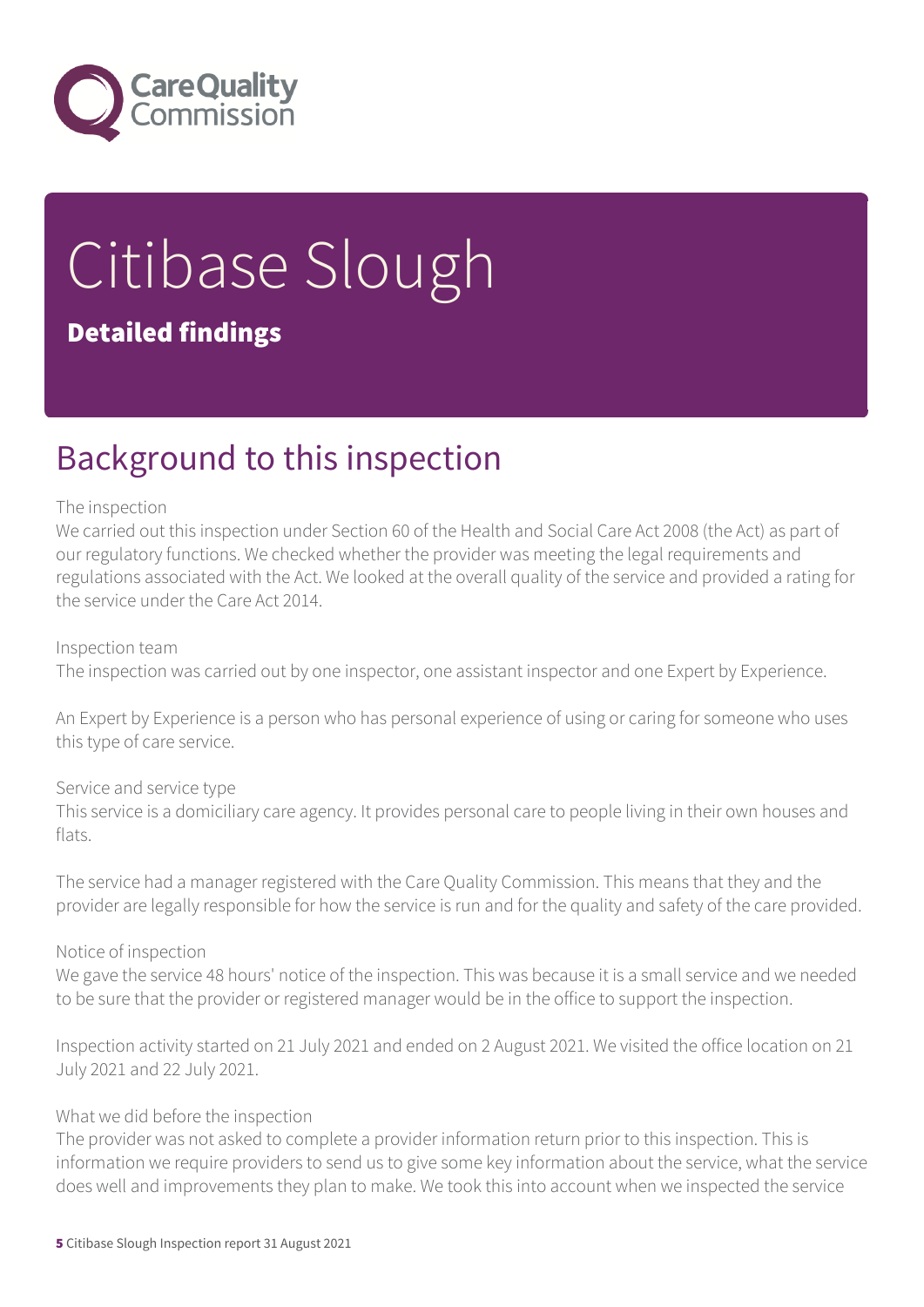and made the judgements in this report.

We reviewed information we had received about the service since it was registered with the Care Quality Commission on 28 August 2019. We also sought feedback from the local authority. We used all of this information to plan our inspection.

#### During the inspection

During the inspection we spoke with one people using the service and nine family members. We also spoke with five members of staff, including the registered manager who also acted as the nominated individual, one team leader and three care assistants. The nominated individual is responsible for supervising the management of the service on behalf of the provider.

We reviewed a range of records. This included nine people's care and support plans, as well as people's medicines records where they received support with this task. We looked at five staff files in relation to recruitment, training and supervision. We reviewed a variety of records relating to management of the service including policies and procedures, quality assurance surveys, staff meeting records and evidence of auditing.

#### After the inspection

We continued to review records shared electronically and continued to seek clarification from the provider to validate evidence found. We sought feedback from professionals and received a response from three professionals during the inspection process.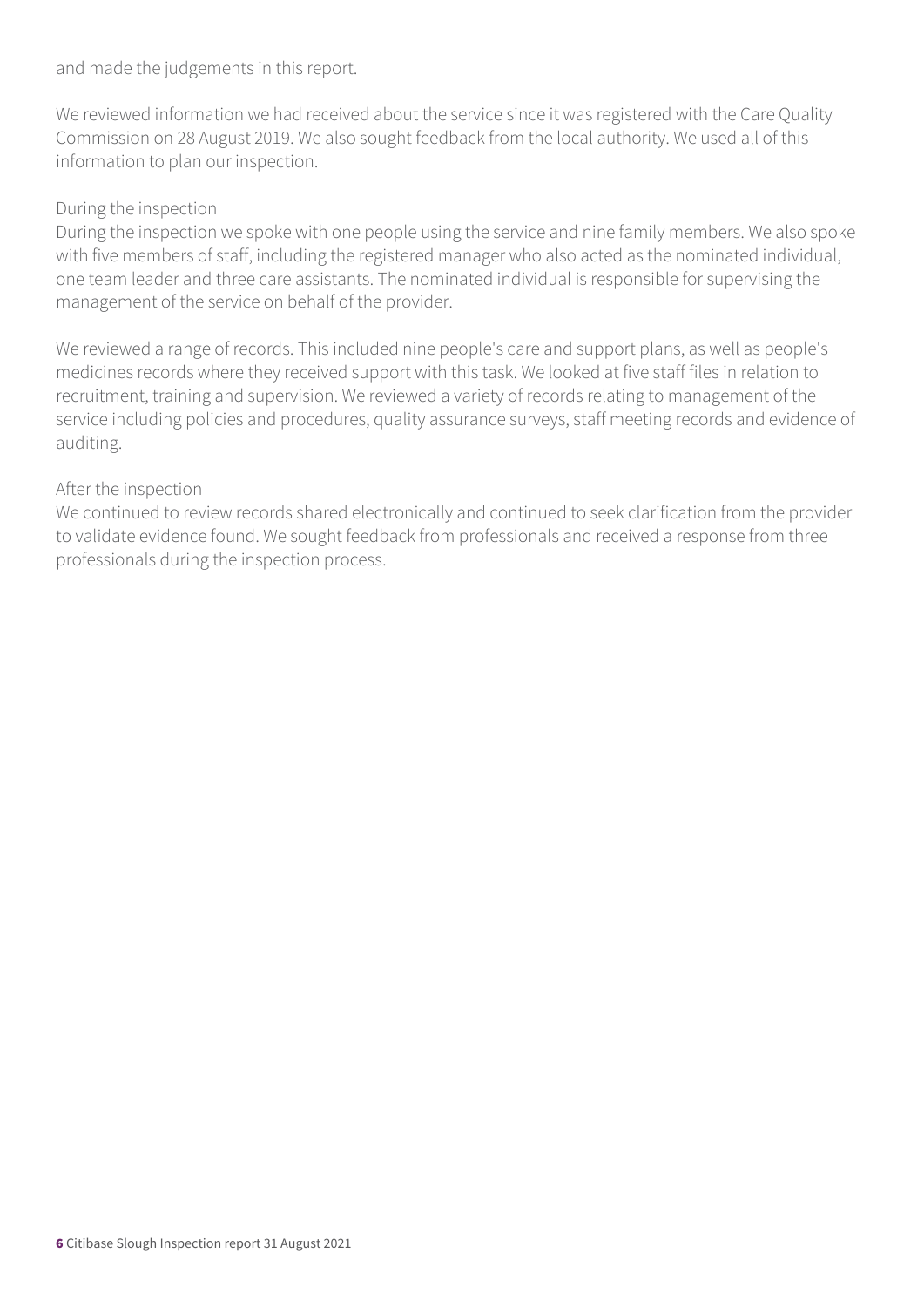### Is the service safe?

# Our findings

Safe – this means we looked for evidence that people were protected from abuse and avoidable harm.

This is the first inspection for this newly registered service. This key question has been rated requires improvement.

This meant some aspects of the service were not always safe and there was limited assurance about safety. There was an increased risk that people could be harmed.

Assessing risk, safety monitoring and management

● The provider did not do all that was reasonably practical to mitigate risks. This was because some risk assessments were either not present or lacked sufficient detail to help staff understand and respond to risks. One person using the service had a diagnosis of asthma. The registered manager advised the person was supported to use three inhalers daily to manage their breathing, any medical concerns were reported to the person's relative who liaised with the GP, and the person was left at a 45 degree angle in their bed or chair. This information was not included within the person's care plan or a risk assessment. This meant staff did not have access to information within the care plan to understand how risks associated with asthma were mitigated.

● People were not protected from risks associated with anticoagulant medicines. Two people using the service were prescribed anticoagulant blood thinning medicines Apixaban and Rivaroxaban. The registered manager confirmed they were not aware these were anticoagulant medicines. This meant the medicines were not identified in people's records as an anticoagulant, and no risk assessment was in place to inform staff of the risks associated with this medicine. Staff we spoke with had varying levels of awareness in relation to the risks associated with blood thinning medicines.

- Some people using the service had bed rails in place. One person's risk assessment identified a risk of falls and stated bed rails must be raised at all times. The risk assessment did not consider other potential risks associated with use of bed rails, such as risk of limb damage from entanglement with bed rails.
- One person using the service sometimes experienced distressed behaviours when supported by staff, and had responded to staff physically, such as by kicking and punching. The risk assessment relating to the person's behaviours lacked detail, and advised staff to remove themselves from the environment, to contact the office and leave the person for a few minutes to calm down before trying again. Conversations with staff identified known specific triggers for the person's distress, however the risk assessment did not include sufficient detail about these triggers or preventative strategies.

We found no evidence people had been harmed, however systems were not robust enough to demonstrate risks were effectively identified and managed. This was a breach of Regulation 12 (Safe care and treatment) of the Health and Social Care Act 2008 (Regulated Activities) Regulations 2014.

● Risks to staff safety were considered. Risk assessments considered the environment staff would be visiting, including food preparation areas, presence of pets, infection control, exposure to smoke and any concerns about uneven flooring or carpeting.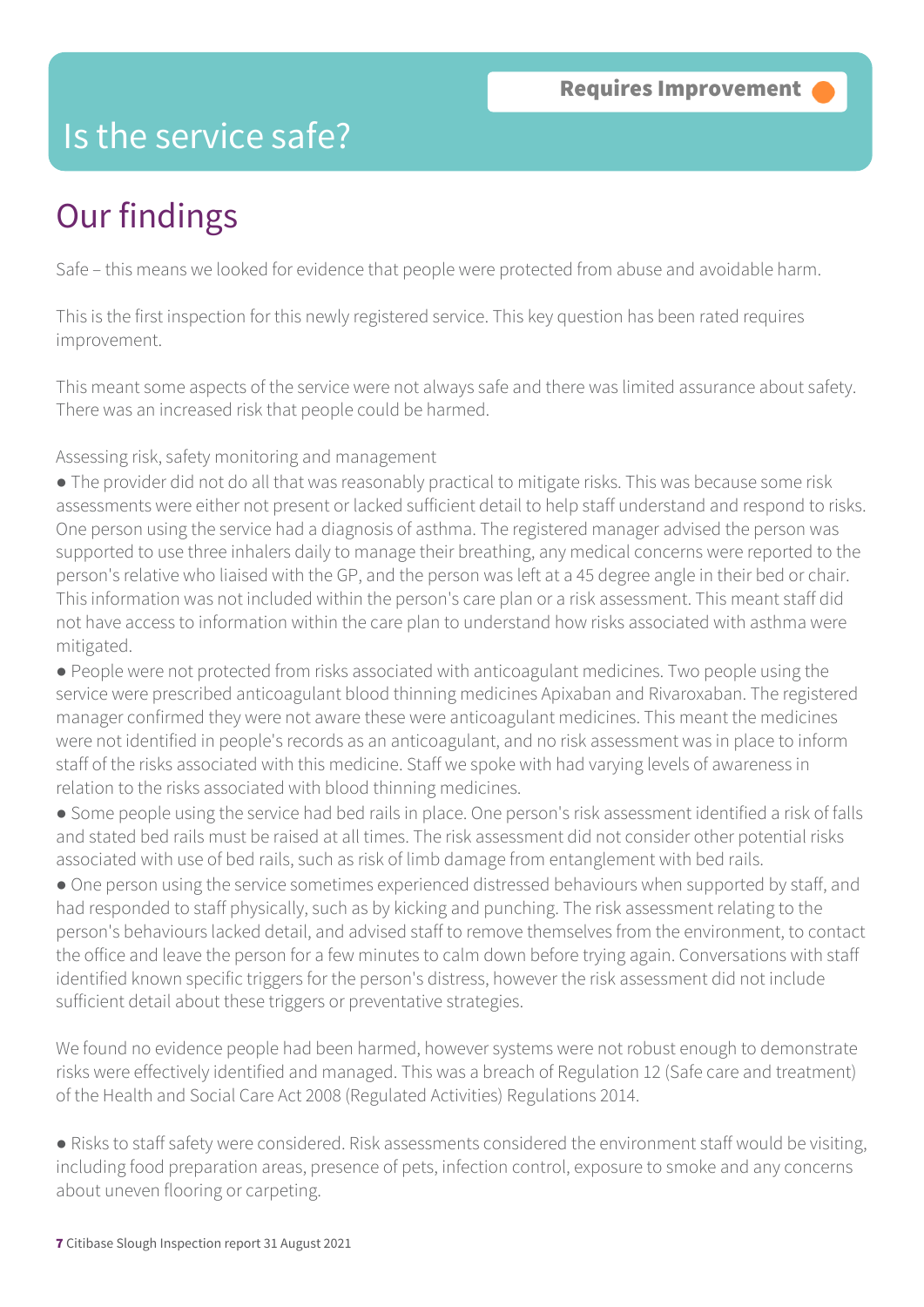● Risks to people's oral hygiene were routinely assessed. Each person's care plan contained a personalised oral hygiene plan, identifying any concerns in relation to oral care, and outlining the type and frequency of assistance required to promote good oral health.

● People at risk of falls and people unable to mobilise were protected from risks of harm. Care plans contained detailed information about people's level of mobility and assistance required, including the use of equipment aids. We viewed the records for one person who was unable to walk and experienced pain and spasms in their leg. The care plan described in detail how staff should support the person with personal care and transfers using a hoist, to minimise pain or discomfort to them.

#### Using medicines safely

● People were not routinely supported with their prescribed medicines in a safe manner. Recording systems did not evidence safe medicines administration had taken place. We reviewed paper copies of medication administration records (MARs) held at the office location and found several gaps. One person was prescribed a short six tablet course of an antibiotic in February 2021 but only three signatures were found on MAR records. Another person required a cream to be applied to their legs and feet every morning. During the month of June 2021 the MAR chart showed only two dates had been signed. The registered manager advised gaps had been identified and ascertained to be missed signatures, not missed doses, however the registered manager had not documented actions taken and therefore we could not evidence whether they had taken action to investigate the MAR discrepancies.

● People who received pain relief medicines were not consistently supported safely. One person was prescribed paracetamol which required a minimum gap of four hours between doses. Daily records showed multiple occasions where the timing of visits indicated staff had administered doses within four hours. Staff rotas also showed scheduled visit times would not accommodate a four hour gap. The rota we reviewed for the dates 26 June 2021 to 24 July 2021 showed morning visits scheduled at 9.15am and lunch visits scheduled for 12.00pm. Due to potential risks of harm, we advised the registered manager to raise a safeguarding alert to the local authority.

● One person using the service was prescribed a transdermal patch. Patches are thin pads with an adhesive back that are applied to the skin, and medicine from the patch is absorbed into the body over a period of time. MAR records and daily staff notes did not identify where each patch had been administered. This was not in line with documentation best practice guidance. Staff should record the application of each patch and include the specific location, and also document when the old patch has been removed in a similar way to documenting when the patch is applied.

● People's medicines were not consistently administered following safe medicines best practice. During the inspection we identified three people where staff administered or left people with medicines which had been prepared by family members. Staff had not witnessed family members preparing medicines from original packaging, medicine compliance aids or liquid medicines, including a liquid controlled drug Oramorph. For one person staff administered medicines from a pot which was prepared by a family member whilst staff supported the person with personal care. When staff were asked whether they checked if the family member had selected the correct medicine, one staff advised, "not really" and another staff member explained they were very familiar with the person's medication, and could identify the tablets from their appearance.

● Another person was left with a pot of medicine and syringe a family member had prepared. The relative raised concern their family member had been left restless and in pain when staff had given the morning medicines pot in the evening. It was agreed only one pot of medicines would be left for staff to provide, and the registered manager was unable to confirm if medicines errors had occurred, advising, "I didn't witness or carers didn't witness what was put in the pot." This was unsafe medicines practice as staff could not verify what tablets they were leaving with the individual.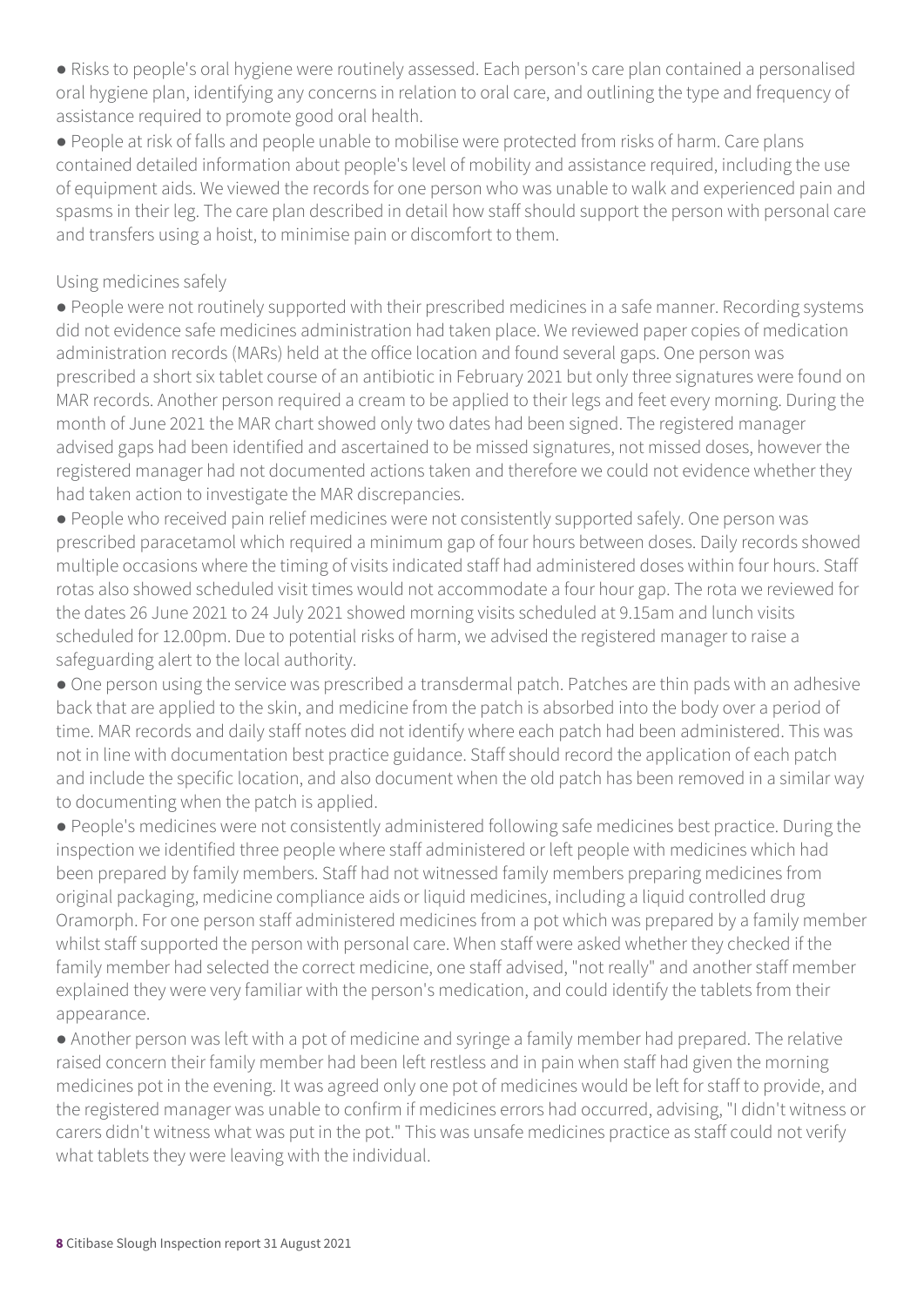Systems were not established to promote safe medicines practice. This was a breach of Regulation 12 (Safe care and treatment) of the Health and Social Care Act 2008 (Regulated Activities) Regulations 2014.

The registered manager agreed to follow up the concerns identified and advised staff rotas had been changed to ensure paracetamol was given at four hourly intervals. The registered manager also agreed to review recording for the administration of transdermal patches, and to review arrangements where family members were preparing medicines for staff to administer.

● People's care plans identified the level of support required with medicines and identified who was responsible for the ordering and collection of repeat prescriptions. A medicines risk assessment also considered whether a safe storage location was required for medicines, away from any children or pets at the property.

### Staffing and recruitment

● People were not consistently supported by staff who had been safely recruited. The service's policy in relation to Disclosure and Barring Service (DBS) checks stated an existing, enhanced DBS certificate, completed within the previous three years, may be an acceptable short term option, however a risk assessment was required to confirm the certificate provided a suitable level of assurance. We viewed the records for three staff who started work prior to receipt of a new DBS. Written risk assessments were not in place, and staff files did not evidence a previous DBS certificate had been viewed. The registered manager advised previous DBS certificates were seen, and obtained copies of these certificates which were supplied after the inspection visit.

● Records relating to staff recruitment did not evidence that people's health had been explored, to consider if reasonable adjustments were needed to enable them to work safely. The registered manager advised this topic was discussed at interview, however the registered manager did not keep a record of people's responses to interview questions, and instead a tick sheet was used to assess the person's suitability for the role. The interview template supplied did not include a question about people's health and fitness for the role.

• Gaps in employment were not explored, reasons for leaving previous jobs were often omitted from applications, and the service did not ensure they had received a full work history since the job candidate had left education.

● The service's reference policy stated staff must provide two references, one of which must be their most recent employer. Staff files did not provide evidence of risk assessment where the service had been unable to obtain two references in line with the policy. One staff member had one reference on file. This was not the person's most recent employer, and the dates given on the reference did not match the dates provided on the job application form. This discrepancy had not been identified by the registered manager and no risk assessment was in place.

Systems were not in place for the safe recruitment of staff. This was a breach of Regulation 19 (Fit and proper persons employed) of the Health and Social Care Act 2008 (Regulated Activities) Regulations 2014.

● Staff confirmed interviews had taken place prior to receiving an offer of employment. A structured induction programme was in place, including mandatory training, and the competency of staff was assessed in relation to supporting people with personal care, safe medicines practice and moving and handling, including the use of equipment to assist people.

Preventing and controlling infection

● We were not assured the service had monitored staff testing for COVID-19. Feedback from staff indicated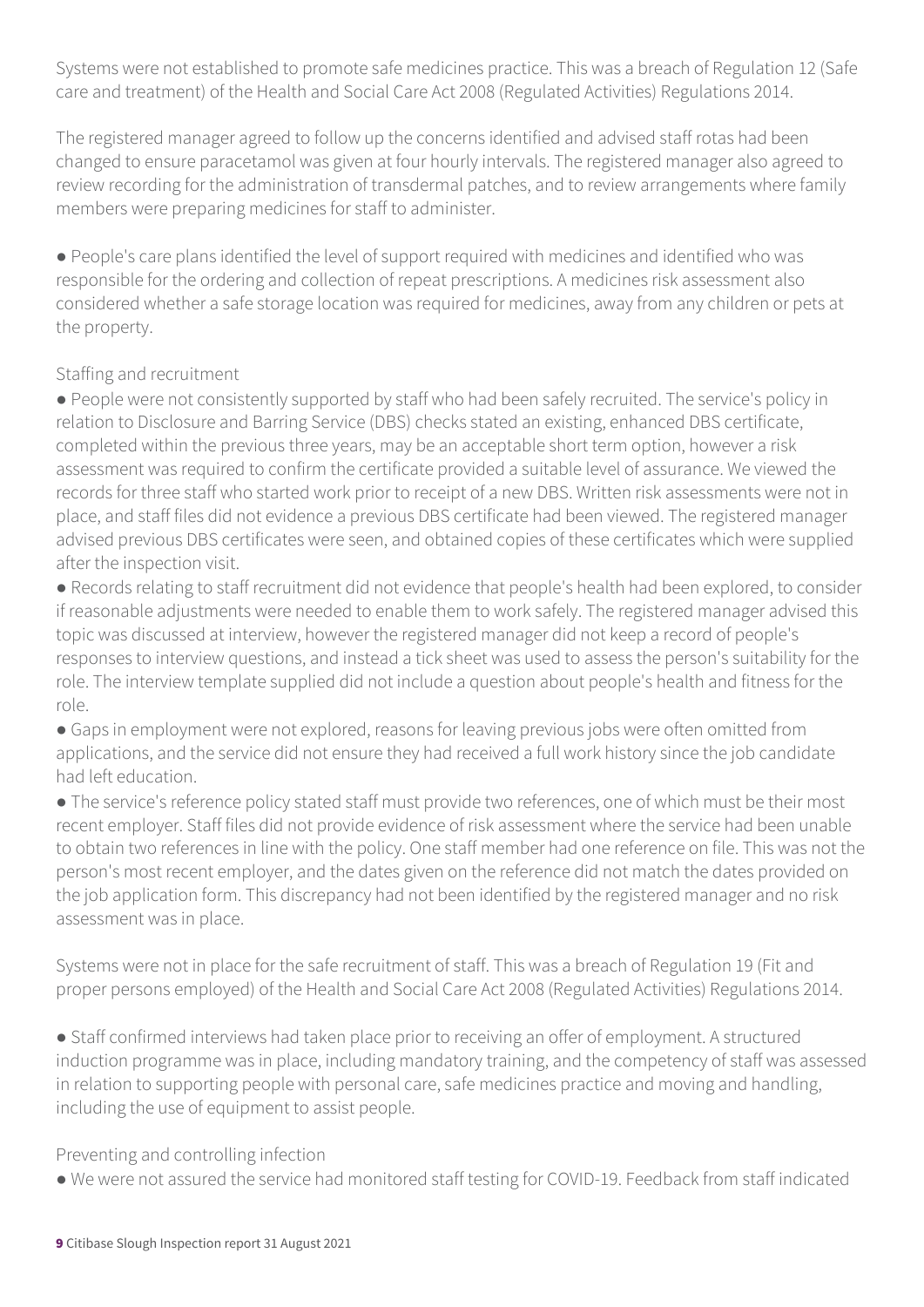the service was not following the Government recommendation for home care workers to undertake a weekly PCR test, which are sent via post to check for signs of COVID-19 infection. At the time of our inspection the registered manager confirmed the service had run out of PCR test kits and stated an order would be placed. Staff indicated they had access, and were regularly completing LFD home COVID-19 test kits, but most staff feedback suggested PCR tests were not conducted weekly. Comments from staff about PCR tests included, "[I] try to do after two weeks roughly", "I do those occasionally even though we haven't had any coming through as late" and "[I] sometimes do that. Once a month."

We recommend the service improve their organisation and record keeping in relation to staff testing for COVID-19 infection, to support the prevention and control of infection.

The registered manager agreed to order a new supply of PCR COVID-19 test kits.

● The registered manager had undertaken additional training in relation to infection control. This enabled the registered manager to train staff in the correct donning and doffing procedures for personal protective equipment (PPE). We were advised the registered manager had conducted this training and observed staff donning and doffing PPE in the community. The registered manager had not recorded the dates training was undertaken with individual staff, and therefore we could not evidence when this had taken place. Infection control was also included as a mandatory training course for all new staff as part of induction.

● People were supported by staff who wore appropriate PPE. Staff told us they access to sufficient supplies of PPE and feedback from people using the service confirmed staff used PPE correctly. A person commented, "All carers have always worn full PPE-mask, gloves and apron, I have never had to challenge them on this." A relative added, "They kept to a small regular team through COVID-19 which was reassuring for us. They all still wear full PPE which pleases me."

● The service's infection control policy had been updated in response to COVID-19 and included detailed information in relation to handwashing, use of PPE, disposal of waste procedures and safe handling of soiled linen.

Systems and processes to safeguard people from the risk of abuse

- People and their relatives generally told us they felt safe. One person commented, "I would give them a certificate of merit I feel that safe and well looked after."
- Staff received yearly safeguarding training and understood their responsibility to raise safeguarding concerns internally and externally with the appropriate agencies. A member of staff commented, "I would know to call Police if a crime was committed, if safeguarding needs investigation and no crime I would forward to [registered manager's name], and they would action going forward."

● We reviewed safeguarding records held by the service in relation to two concerns recorded during 2021. We found only one of the two records contained information about actions the service would take to reduce the risk of reoccurrence. The registered manager provided verbal feedback to explain how concerns relating to missed visits and inaccurate visit recording would be addressed through the introduction of an electronic monitoring system. A safeguarding report advised the electronic system would be in place by 15 May 2021, however at the time of our inspection this was not in place. The registered manager told us staff rotas were currently double-checked to avoid errors.

Learning lessons when things go wrong

- Staff understood their responsibility to report incidents of concern. A staff member described how they would respond to an accident such as a fall, commenting, "First of all I would call ambulance, would then immediately call the office to say someone had fallen."
- The service kept written records in relation to safeguarding concerns, compliments and complaints. Whilst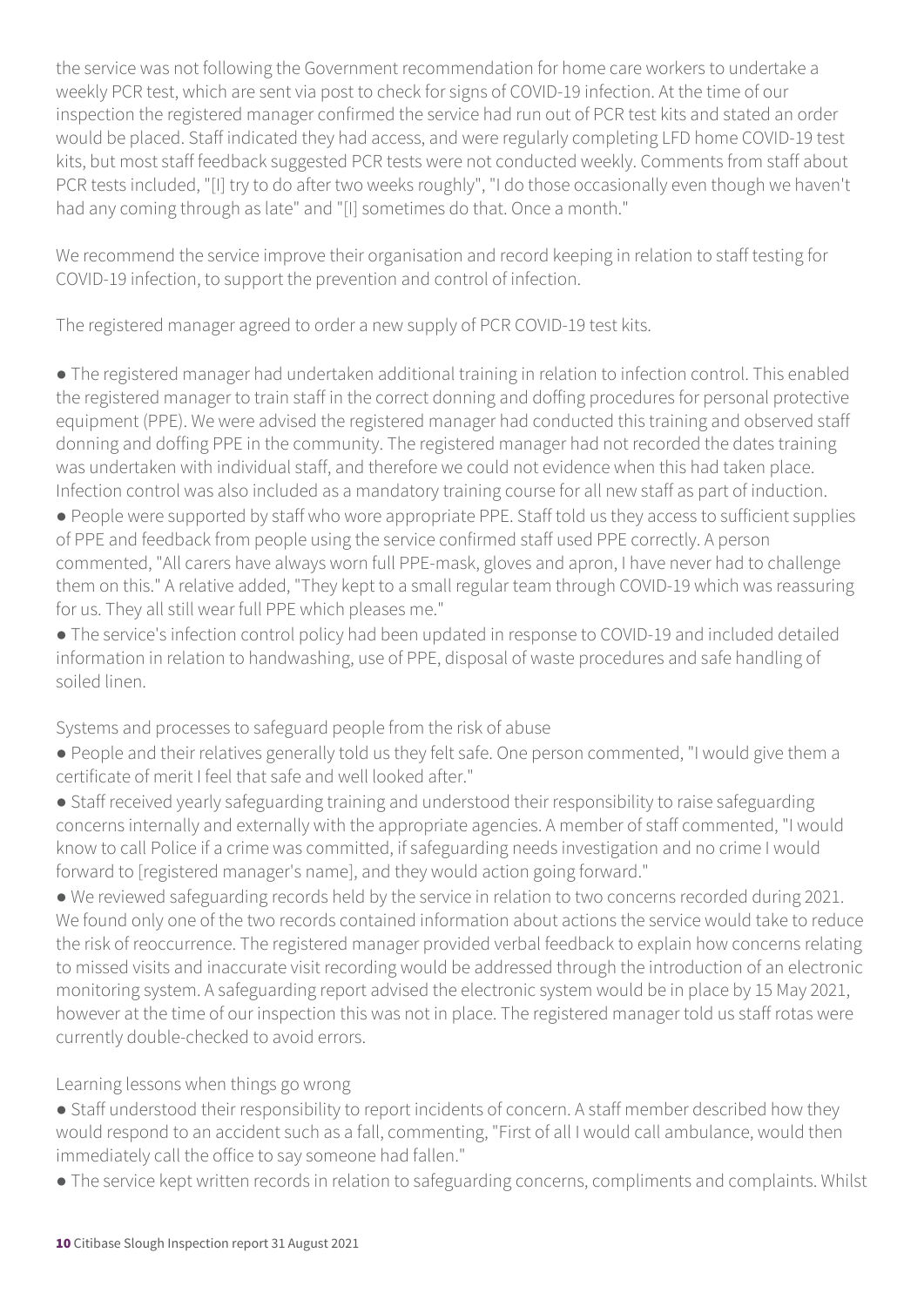some individual incidents, such as complaints, showed evidence of learning, no formal auditing or quality assurance process was in place to formally consider wider themes or trends.

● The registered manager recalled one incident/accident form had been completed since the start of the service, although this was not easily accessible at the time of our visit. For one individual three incidents of distressed behaviours were logged onto behaviour recording charts, known as Antecedents, Behaviour and Consequences (ABC) charts. Daily records showed events which had not been logged as incidents/accidents, including behaviours of distress and a person who was suspected of choking on saliva and coughed continuously for 15-20 minutes. The service had not followed the provider's policy which required incidents to be recorded on the relevant incident/accident form. Formal audits did not take place in relation to incidents/accidents and in the absence of completed forms, we could not evidence how the service was identifying learning, themes or trends.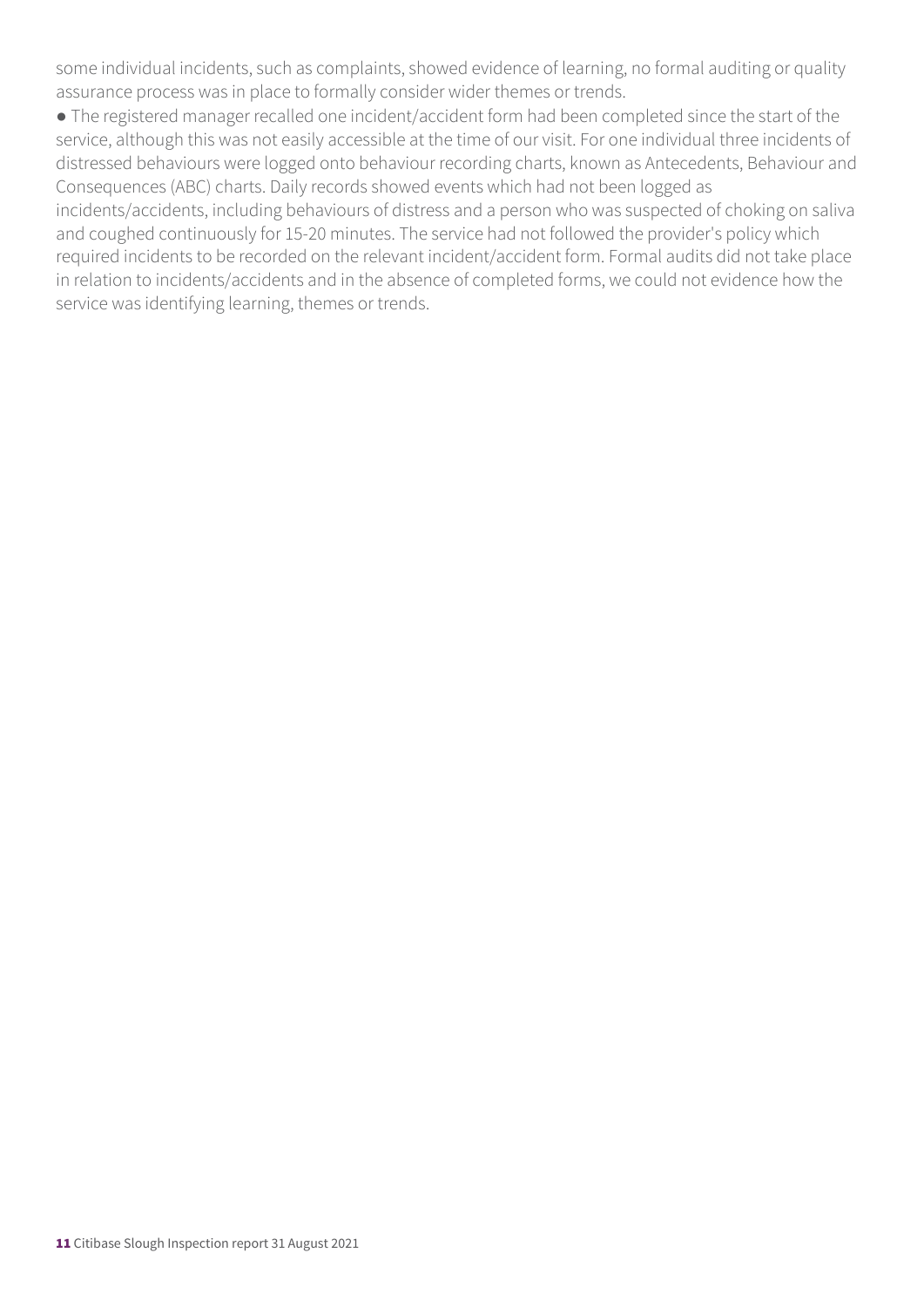### Is the service effective?

# Our findings

Effective – this means we looked for evidence that people's care, treatment and support achieved good outcomes and promoted a good quality of life, based on best available evidence.

This is the first inspection for this newly registered service. This key question has been rated requires improvement.

This meant the effectiveness of people's care, treatment and support did not always achieve good outcomes or was inconsistent.

Ensuring consent to care and treatment in line with law and guidance

The Mental Capacity Act 2005 (MCA) provides a legal framework for making particular decisions on behalf of people who may lack the mental capacity to do so for themselves. The Act requires that, as far as possible, people make their own decisions and are helped to do so when needed. When they lack mental capacity to take particular decisions, any made on their behalf must be in their best interests and as least restrictive as possible.

People can only be deprived of their liberty to receive care and treatment when this is in their best interests and legally authorised under the MCA.

When people receive care and treatment in their own homes an application must be made to the Court of Protection for them to authorise people to be deprived of their liberty.

We checked whether the service was working within the principles of the MCA.

● Best interests documentation was not in line with the MCA. People's care plans contained a document entitled "Personalised Best Interest / Adult with Incapacity Plan". The document identified three "areas" of mental capacity including whether the person had dementia, whether the person had short or long term memory issues and if they ever required others to make best interests decisions on their behalf. The document stated answering yes to any question would require a plan for best interests, to consider what types of decisions need to be made and when and how staff should go about this. The assessment tool was not in line with the principles or best interests assessment framework of the MCA.

● Some people's care assessments enclosed an MCA form. The first question of the form asked "Is the service user designated and lacking mental capacity under the MCA 2005?". A further question asked, "If yes, summary of reasons for designation." For one person living with dementia, this question had been answered "[Person's name] has been diagnosed with onset dementia". This decision was not in line with the principles of MCA, which states any assessment should start with a presumption of capacity. MCA assessments were not decision specific and there was no evidence or rationale as to how decisions about mental capacity had been reached.

• One person using the service was living with dementia and was resistant to support from staff, at times showing distressed behaviours. This person's care plan contained a plan for best interests, however care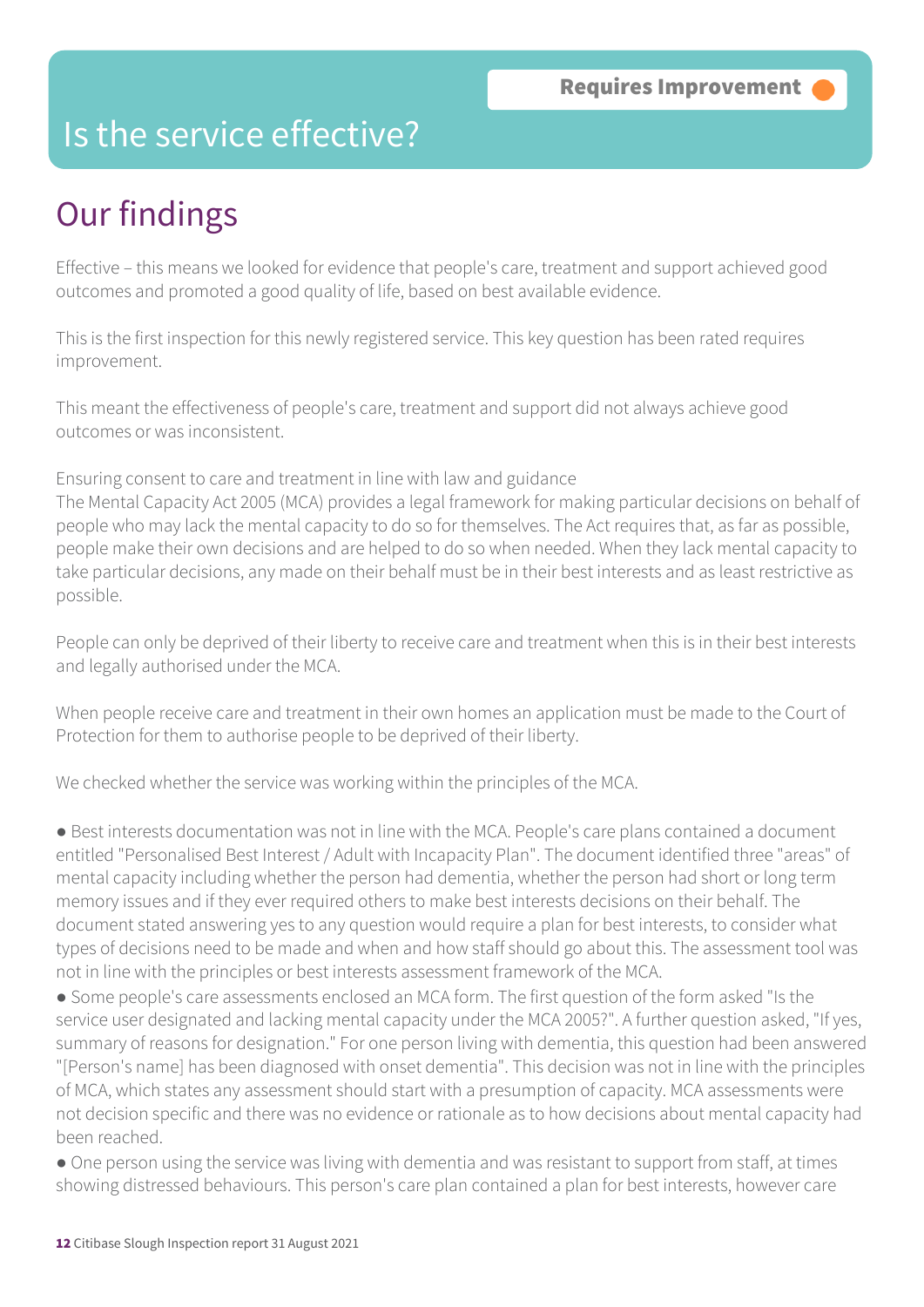assessment paperwork did not include an MCA assessment. The registered manager confirmed an MCA assessment wasn't recorded, but stated the person presented as having episodes of confusion and found it "a bit of a challenge" to answer questions at the assessment. The decision to commence care should not have been made without the completion of a formal MCA assessment, to consider if the person could consent to care.

● People's care plans did not consistently evidence whether a DNACPR was in place. DNACPR stands for do not attempt cardiopulmonary resuscitation and a DNACPR form is used where a decision has been reached that if the person's heart or breathing stop, cardiopulmonary resuscitation (CPR) should not be tried. For three individuals information about whether they had a DNACPR was left blank in their care plans. The registered manager confirmed following the inspection these people did not have DNACPR in place, however the absence of this information could lead to uncertainty for staff or paramedics should an emergency occur.

● The registered manager did not understand their responsibility to seek verification where a relative had identified themselves as holding a Lasting Power of Attorney (LPOA). When asked during the inspection whether the registered manager would ask to see a copy of a LPOA document, they advised, "Previously no, now you mentioned think important to see a copy, to be on the safe side." This meant relatives were identified in people's care records as having responsibility for key decisions without evidence they had legal authority to act on the person's behalf.

Effective systems were not in place to ensure the service operated in accordance with the requirements of the Mental Capacity Act 2005 and associated code of practice. This was a breach of Regulation 11 (Need for consent) of the Health and Social Care Act 2008 (Regulated Activities) Regulations 2014.

The service was responsive to our feedback and agreed to develop their approach. The registered manager planned to review and update mental capacity assessment templates in use.

### Staff support: induction, training, skills and experience

● The service identified core training to equip staff with the knowledge and skills needed to deliver effective care. Records showed all staff had completed some areas of training including safeguarding, infection control, food hygiene, fire safety and moving and handling. An induction course was sourced from an external training provider and the service also employed a team leader who attended a train the trainer course, enabling them to provide practical training, such as the demonstration of hoist equipment. This person's certificate was not included within their staff file and we asked the registered manager to obtain a copy. This identified the staff member's certification had recently expired.

● People living with dementia were not routinely supported by staff who had received formal dementia training. At the time of our inspection, the staff team had not undertaken dementia training during their employment at the service. The registered manager explained staff were supported informally when they asked questions about dementia, and diagnoses were included within people's care plans. Conversations with staff demonstrated varying levels of awareness in relation to dementia, with one staff member only referring to "challenging behaviour" when asked about their previous experience of dementia awareness training. Another staff member demonstrated better knowledge, describing the importance of encouragement and giving someone living with dementia enough time to express themselves.

● Training records showed staff had not received some training the service had identified as required learning. Topics included supporting people's behaviours, end of life care and dysphagia, which means difficulty swallowing. Records also showed three staff had not undertaken tissue viability training, which relates to the vulnerability of people's skin and how to prevent skin breakdown. The inspection also identified training in relation to equality, diversity and human rights was not identified as a training requirement for staff.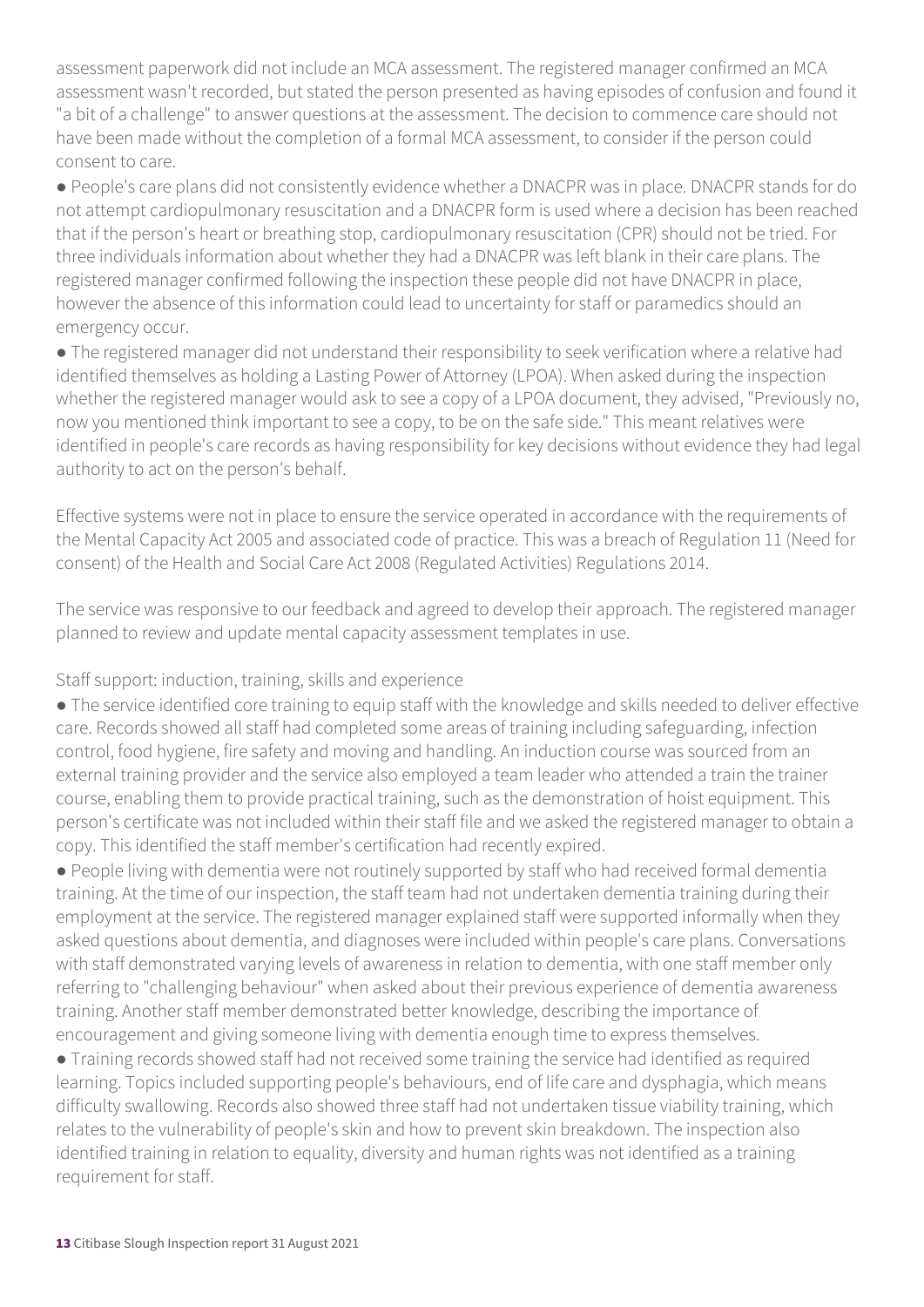● The service required staff to receive supervision and a spot check of their competency four times per year. At the time of our inspection spot checks and supervision meetings were overdue for some staff. For example, one staff member employed in July 2020 had received only two spot checks, with the last check completed in January 2021. We also observed only one supervision record on file, dated January 2021. Other staff members, such as the service's team leader, showed a greater number of supervisions had been completed, however this was variable, with one staff member's last supervision held in December 2021, and we found another staff member who started employment in March 2021 had no spot checks or supervision records on file.

We recommend the service seek advice from a reputable source to review arrangements for staff training. We recommend the service ensure staff have access to regular supervision in line with the provider's policy.

The registered manager responded to our feedback and booked staff training in relation to dementia and equality and diversity. The service's team leader and registered manager also booked to attend train the trainer courses in relation to first aid, safe handling and administration of medicines and moving and handling.

● The registered manager and team leader engaged with external organisations during the pandemic, to access opportunities for learning. Learning opportunities had included a course in leadership, safeguarding children and multi-agency risk assessment processes. Managers had attended a course to help care workers monitor people's health and recognise signs of deterioration in a person's wellbeing. This training was undertaken in July 2020 however the registered manager confirmed learning had not yet been shared with the staff team, advising they planned to develop and deliver a learning event.

Assessing people's needs and choices; delivering care in line with standards, guidance and the law

● People's needs were assessed prior to the delivery of care. An initial assessment explored people's physical, medical and mental wellbeing needs, also identifying any areas of risk. The assessment explored the person's background, things which were important to them, and what support was already provided by existing support networks such as close family.

● People's care records indicated regular reviews took place to either fully or partially review care plans. Records did not always identify whether the person, or any representative or advocate had been involved in reviews. One person's care plan showed five reviews between February 2020 and December 2020. Records showed one entry from September 2020 with discussion which took place at a review. The registered manager confirmed people and representatives were involved in reviews, however documentation was not always made of these meetings or telephone calls.

● The service explored the use of technology to enable care to be delivered safely. This included liaison with occupational therapy to ensure the equipment in place was suitable to enable people to transfer safely. This also helped promote people's independence when people were keen to transfer from their beds but required suitable equipment.

Supporting people to eat and drink enough to maintain a balanced diet

● People's care plans contained information about the level of support required with nutrition and hydration. We observed some people received family support and did not require assistance from staff. Some care plans contained a menu planner to help staff understand people's preferred food and drink choices. Care plans prompted staff to ask people what they would like to eat and drink, and daily records showed staff encouraged fluids where this had been identified as a need.

● The service supported a person at risk of weight loss. A family member provided positive feedback regarding support offered to maintain an appropriate diet, advising, "Our relative had lost a lot of weight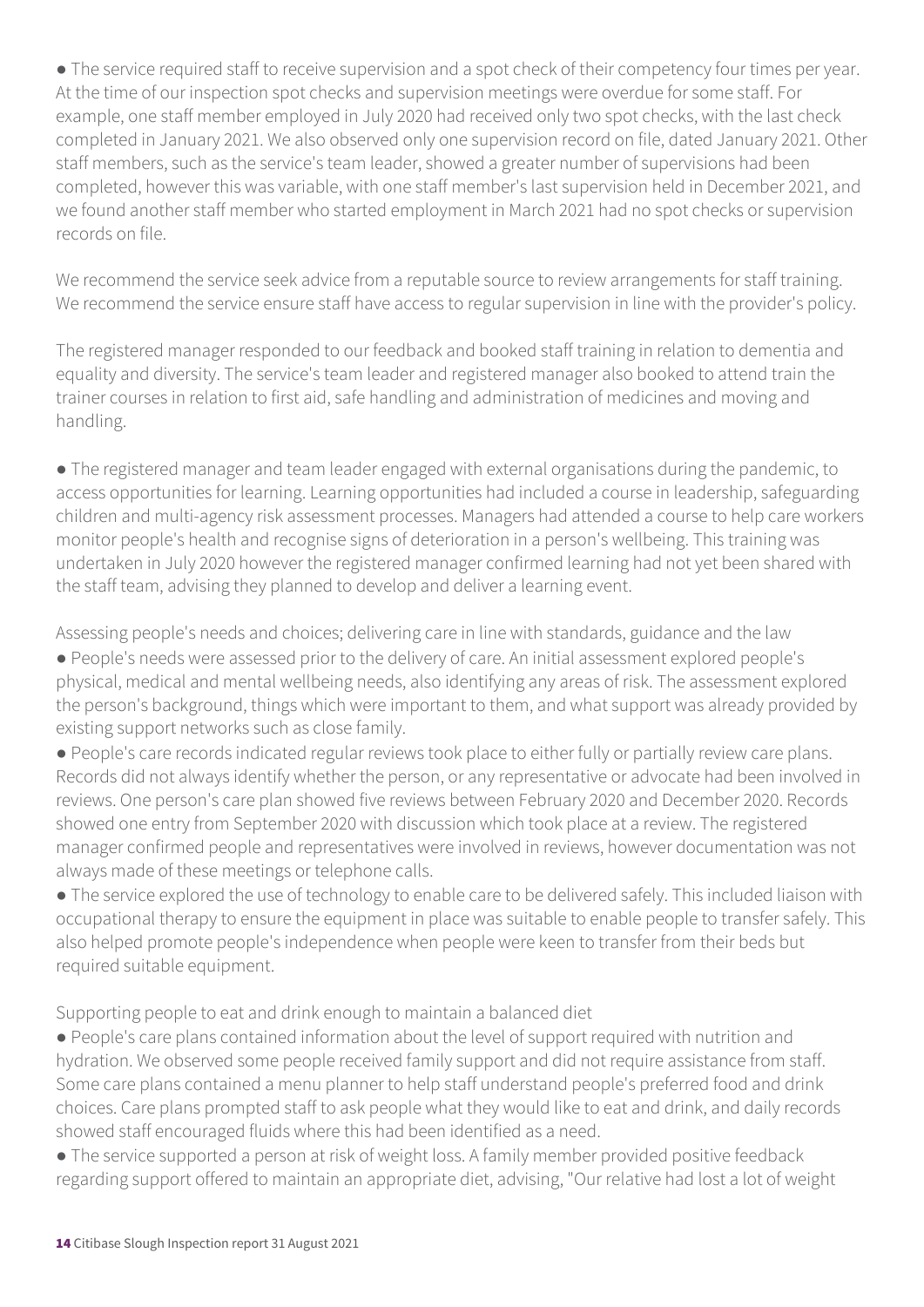when they were in hospital and we realised they were more capable in the morning than the afternoon/evening and so their main meal was swopped to lunchtime and this has resulted in my relative putting some weight back on which is wonderful, that shows how good the carers were in being flexible to change their duties to help our relative."

● A second relative shared concerns regarding the quality of support at mealtimes. The relative explained a second carer prepared breakfast whilst the person was supported with personal care. They said this meant a hot breakfast gets cold, or a cold breakfast such as cereal gets soggy before the person was ready to eat. The relative added their concerns about hot drinks, explaining, "[Person's name] has one sugar, but was getting four sugars." Concerns were also raised that staff had left tea bags in the person's flask, meaning the pouring spout became blocked, causing the person to become distressed and burn themselves when trying to open the flask. The relative advised this concern was raised and no longer happened as often.

Staff working with other agencies to provide consistent, effective, timely care; Supporting people to live healthier lives, access healthcare services and support

● Staff understood their responsibility to report any changes or concerns to the registered manager to determine if liaison was required with another agency. An on-call system was in place to enable updates and outstanding tasks to be shared between the registered manager and team leader who covered on-call duties. Staff confirmed they were able to phone about concerns, although one staff member explained when office staff were busy there could be a delay in response, advising "[I] would say communication, sometimes it tends to lack a little bit… they do respond to calls, sometimes can be a delay."

● The service shared evidence of referrals they had made to other agencies to help support the health and welfare needs of people. This included contact with agencies such as occupational therapy, speech and language therapy, social work teams and hospital discharge teams.

● People's care records also evidenced contact with services to respond to healthcare related concerns. One person's care records included liaison with a district nursing team to offer assistance with obtaining a urine sample. Another person's care records showed staff had collected medication after a pharmacy had failed to deliver medicines, and rearranged delivery dates with the pharmacy to prevent medicines running out in future.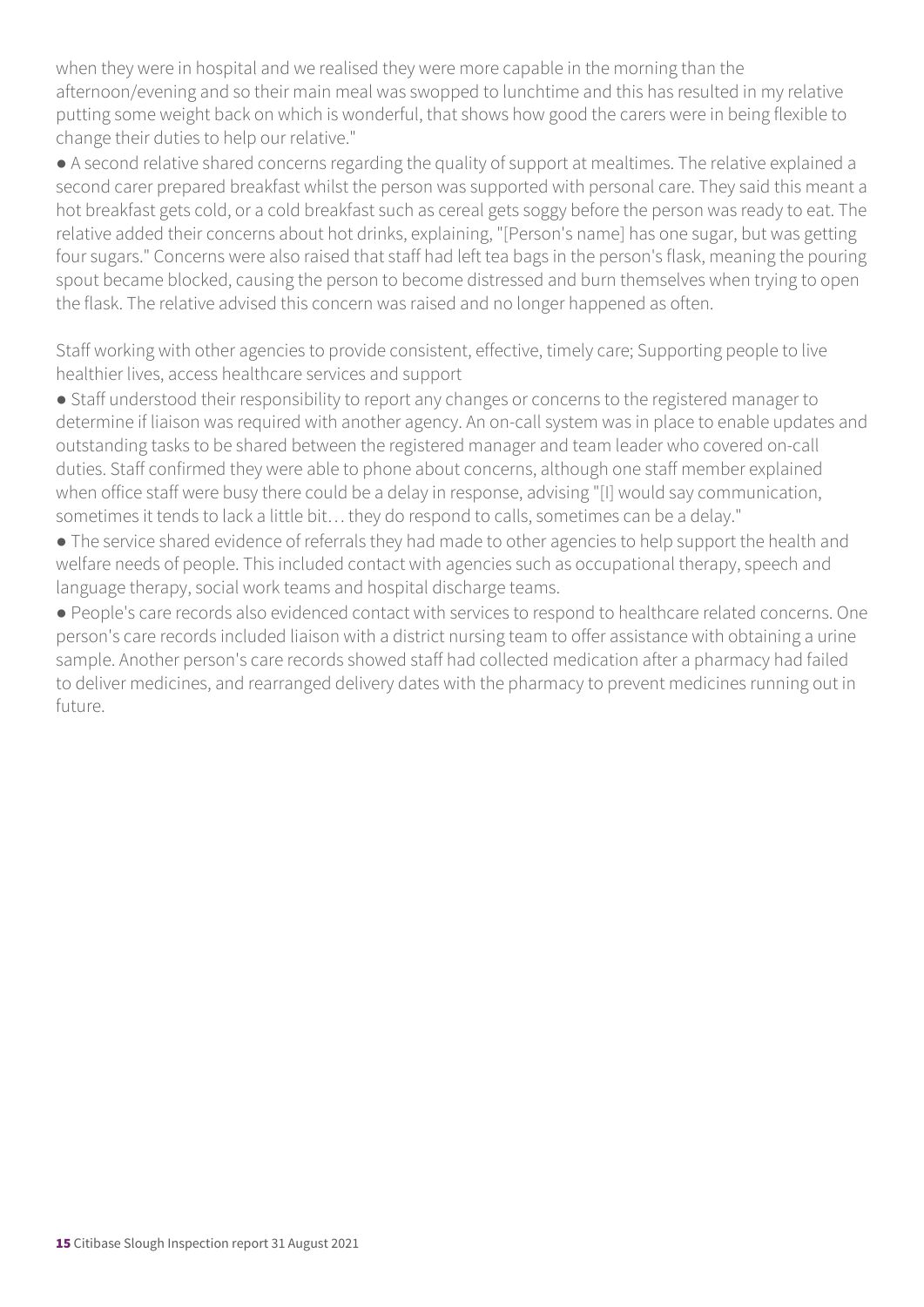### Is the service caring?

# Our findings

Caring – this means we looked for evidence that the service involved people and treated them with compassion, kindness, dignity and respect.

This is the first inspection for this newly registered service. This key question has been rated requires improvement.

This meant people did not always feel well-supported, cared for or treated with dignity and respect.

Ensuring people are well treated and supported; respecting equality and diversity; Respecting and promoting people's privacy, dignity and independence

● People did not consistently receive respectful and dignified care. Feedback was variable and many relatives raised concerns staff were rushed. Relatives' comments included, "Sometimes they only stay five minutes, sometimes a bit longer but they are just rushing in and not interacting with my relative at all", "Some carers are respectful, some who just rush in and obviously just want to get out. We can have a laugh with some of them but some don't speak" and "The carers do not want to interact with my relative, most of the carers are rude and uncaring. They turn up in bad moods which is not professional or nice, when they are in these moods they won't even make my relative a cup of tea or even get them a glass of water." Comments suggested care was sometimes more focused on completing tasks than considering people's overall wellbeing or engaging in meaningful and respectful interactions.

We recommend the service develop their approach, to ensure people are treated with dignity, respect and kindness during all interactions with staff.

● We received some positive feedback from people and families regarding their interactions with staff, indicating some people felt they were treated with respect. One person commented, "I am getting excellent care." Comments from relatives included, "Really lovely carers, really gentle with my relative", "They are all respectful to my relative, never raise their voices and so patient" and "Our relative gets on with them all and has some right banter with them."

● Staff described practical methods for protecting people's privacy and dignity whilst providing care and support. A staff member commented, "[We] have standards of care to be met to promote privacy and dignity, everything in our power, one simple things we do, during personal care is shut the curtains." Another staff member added, "[We] have to be polite, talk to them like family…cover them with a towel, before have to talk to them first…have to tell them…I can help you."

Supporting people to express their views and be involved in making decisions about their care

● People received information about the service with their care plan. This did not contain details of advocacy services, however at the time of our inspection, most people had families who supported people with decisions about their care and support. Care assessments showed involvement of people and families when initial decisions were made. Some care plan review discussions had not been documented, and therefore we could not consistently evidence how people had been involved in decisions about changes to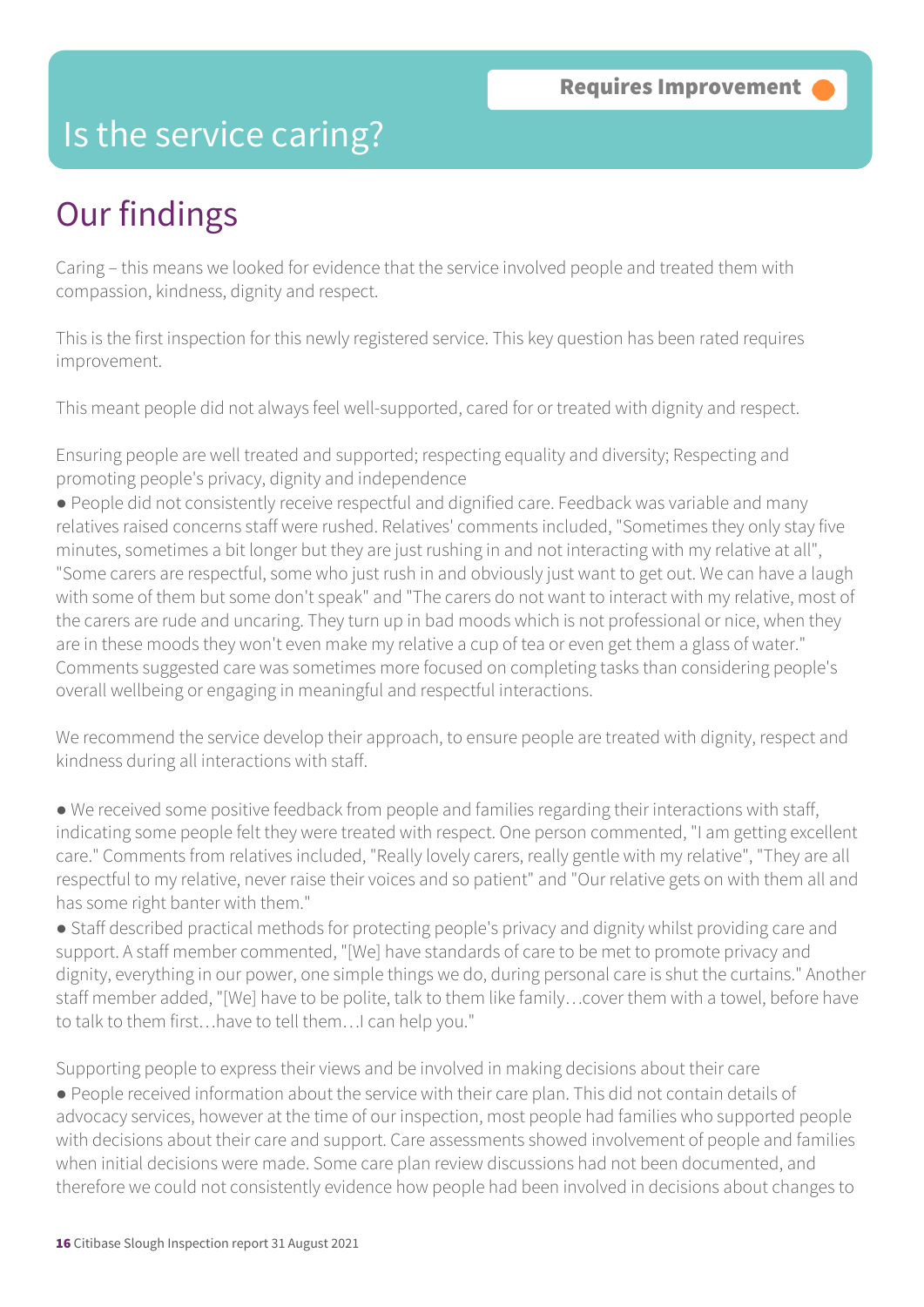their care.

● Relatives described approaching the registered manager when concerns arose and changes were required. Feedback indicated the registered manager had worked with families when decisions were required about people's care. One relative explained, "We have had to point some things out to the carers, such as our relative will do certain things but they need time to do them-rushing them will not work… we have contacted the manager and we are all working together to work around our relative and their needs."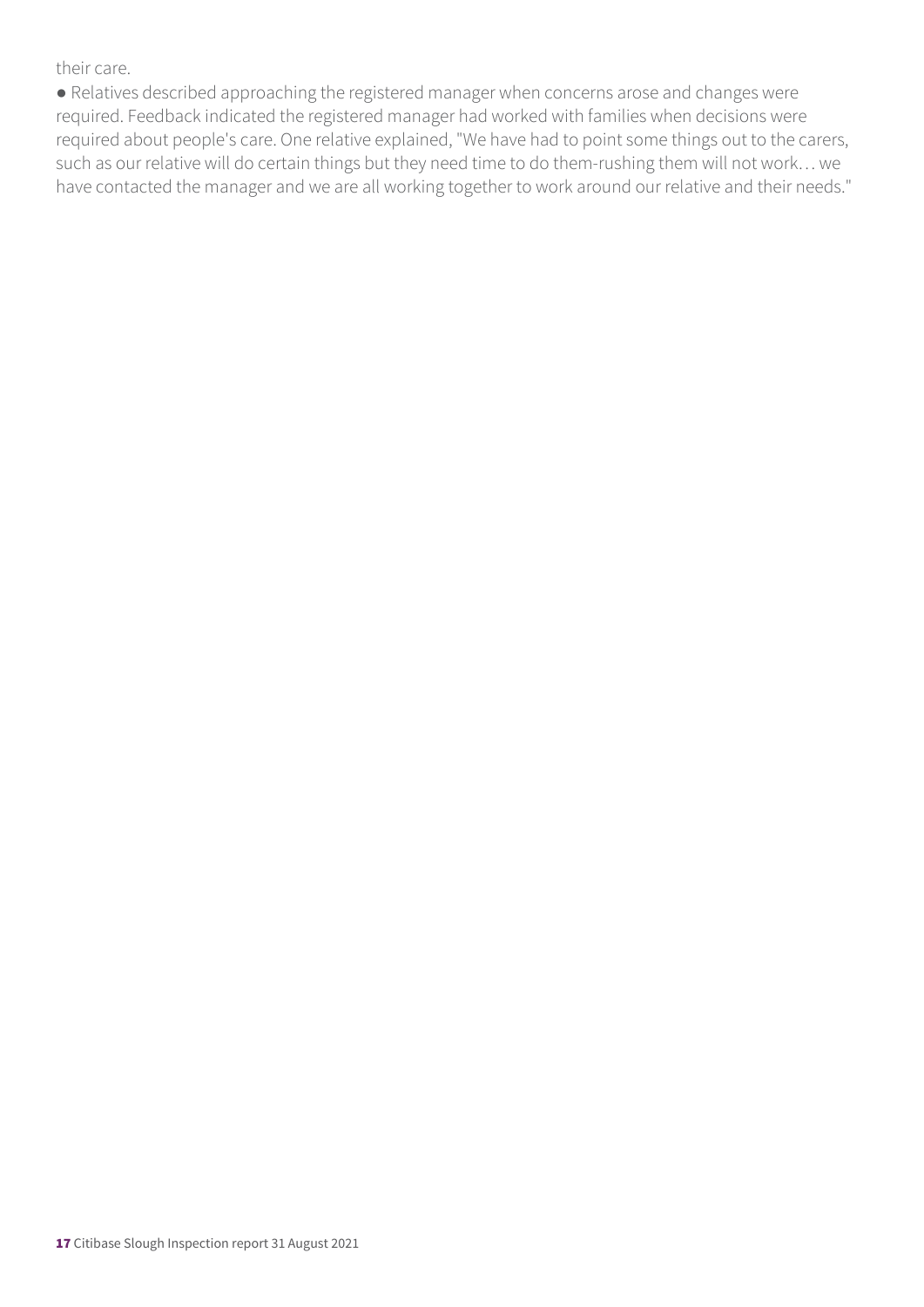### Is the service responsive?

# Our findings

Responsive – this means we looked for evidence that the service met people's needs.

This is the first inspection for this newly registered service. This key question has been rated requires improvement.

This meant people's needs were not always met.

Improving care quality in response to complaints or concerns

● People received insufficient information about the service's complaints process. The service had a detailed complaints, suggestions and compliments policy in place, however information provided to people alongside their care plans contained very limited information about how complaints would be handled. This did not include information about how complaints would be acknowledged, whether verbal as well as written complaints would be accepted, and what support the service could offer for people who needed help to log a complaint.

● Information about how to make a complaint directed people to an attached complaints form. This could have deterred some people from raising a complaint, if they struggled with written communication, as the information provided gave no alternative options.

●The information enclosed with people's care plans did not include how to escalate concerns or take action if a person was not satisfied with how the provider managed their complaint. For example, contact information was not included for CQC or the Local Government and Social Care Ombudsman. The registered manager advised they would provide additional information if they became aware someone was dissatisfied with a complaint outcome, however it did not appear this information was made freely available to people when they started using the service.

Systems were not in place to inform people joining the service about support available to make complaints, or where to raise concerns or complaints externally. This was a breach of Regulation 16 (Receiving and acting on complaints) of the Health and Social Care Act 2008 (Regulated Activities) Regulations 2014.

The registered manager confirmed the complaints procedure document would be updated to provide additional information to people and families about the complaints process.

● We viewed the records for four complaints which had been logged by the service. We were advised the complaints were received verbally and logged by the registered manager. Records indicated follow up which had taken place, how the complaint was resolved, and lessons learnt for the service.

● Some feedback from relatives indicated complaints were acted upon, with one relative commenting, "I am 100% confident that if I have a concern or complain I can phone [registered manager's name] straight away and she will sort it. Never actually gives feedback but issue usually resolved."

Planning personalised care to ensure people have choice and control and to meet their needs and preferences; Supporting people to develop and maintain relationships to avoid social isolation; support to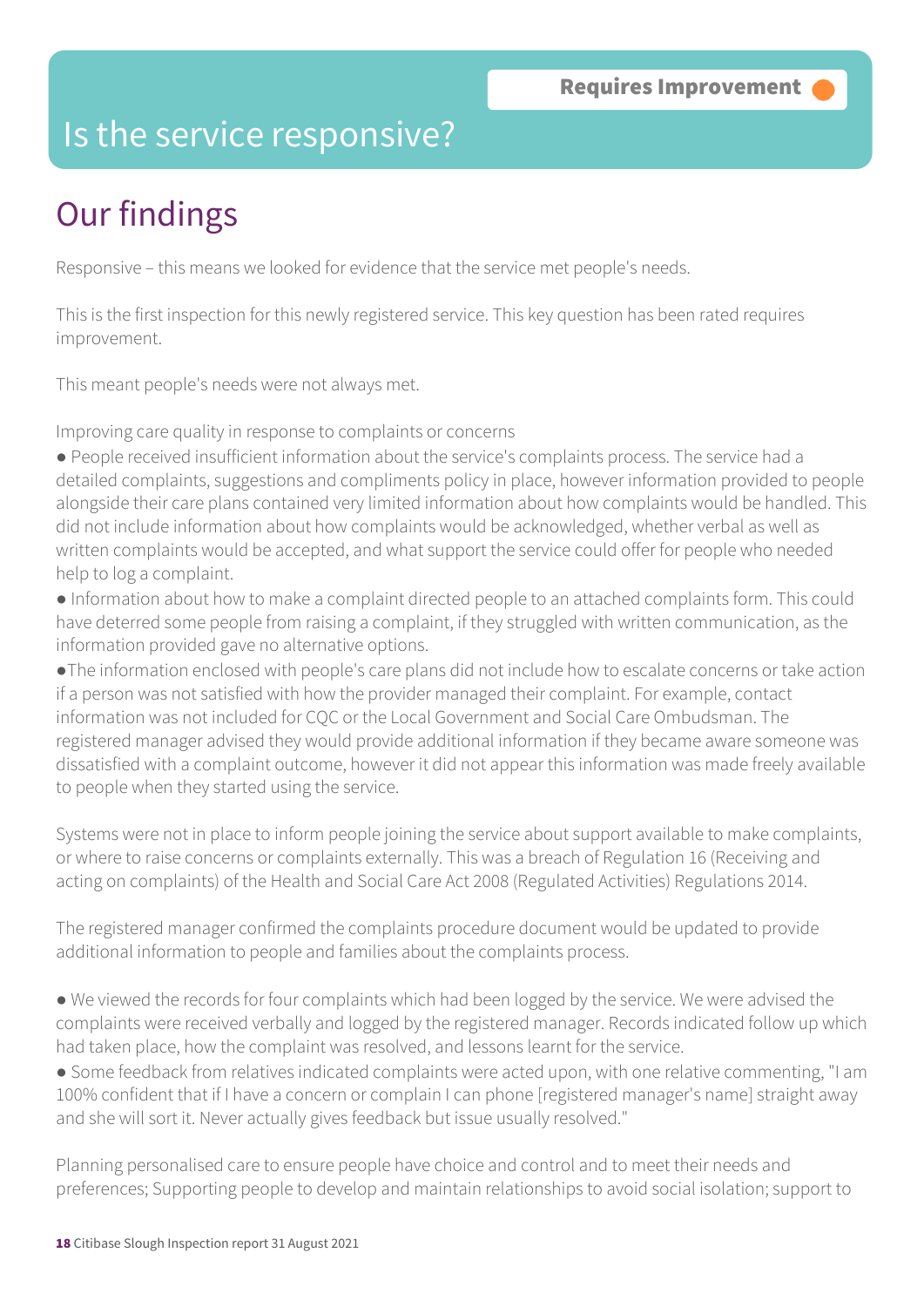follow interests and to take part in activities that are socially and culturally relevant to them

● People and relatives provided mixed feedback as to whether people's needs and preferences were met. One person described staff support had enabled them to achieve more independence, advising, "I am so well cared for that I have reduced carers from three visits a day to one…This routine ensures I am clean which I want." Other feedback was less positive and indicated at times people's needs were not met. Comments from relatives included, "They are always rushing my relative who is getting anxious. The carers don't have time to bath my relative which they should", "I have to keep nagging the carers to wash my relative's hair every week" and "Most of the carers leave the lights on and the back door unlocked and I am always telling them not to…Why would you put someone in winter clothing over the last couple of weeks? I went into our relatives room and they were sitting in a long sleeved top and cardigan sweltering."

● Care plans contained detailed person-centred information, including people's backgrounds, preferred hobbies and support from others who were important to them, such as close family members. Care plans gave a detailed description of people's daily routines, providing staff with a person-centred outline of how someone wished to be supported at each daily visit.

● The registered manager provided feedback regarding how staff used knowledge of people's hobbies and backgrounds to stimulate conversation and socially engage people. Specific examples were given, such as engagement with someone in relation to their love of gospel music, bible reading and karaoke. We found staff daily notes were task focused and therefore it was difficult to consistently evidence these interactions were taking place.

● At the time of our inspection, the service was not required to support anyone with hobbies, social activities, or to access work or learning opportunities. The registered manager advised this was because most people had family support.

● People's care plans did not always include full information to identify protected characteristics. One person's care assessment identified their religion as Sikh however this information was not included within their care plan. People's sexual orientation was often omitted from care plans and the registered manager confirmed this aspect of people's identities was not routinely explored as part of care needs assessments.

### Meeting people's communication needs

Since 2016 onwards all organisations that provide publicly funded adult social care are legally required to follow the Accessible Information Standard (AIS). The standard was introduced to make sure people are given information in a way they can understand. The standard applies to all people with a disability, impairment or sensory loss and in some circumstances to their carers.

● People's communication needs were clearly identified. Care plans identified where individuals needed support to communicate effectively, for example, due to cognitive impairments or sensory loss. We viewed the records for one person living with memory issues, hearing loss and requiring glasses. A detailed care plan for communication support was in place, instructing carers on how to support the person with their hearing aids, and how to communicate effectively, to give the person time to process information.

● Staff showed insight around supporting people with differing communication needs. One staff member commented, "[i] give [people] time to understand what we are trying to say and express themselves, it's very important for client to express themselves back to us." Another staff member described showing someone food choices to pick from, when they were unable to express themselves verbally. A third staff member advised when supporting a particular person with dementia visual prompts were important, advising, "I since discovered when changing t-shirts, hold up a new one, [person's name] knows it's time for a clean tshirt."

#### End of life care and support

● The service had an end of life care planning policy in place. At the time of our inspection the service was not supporting anyone receiving end of life care, although had done so previously. We viewed a thank you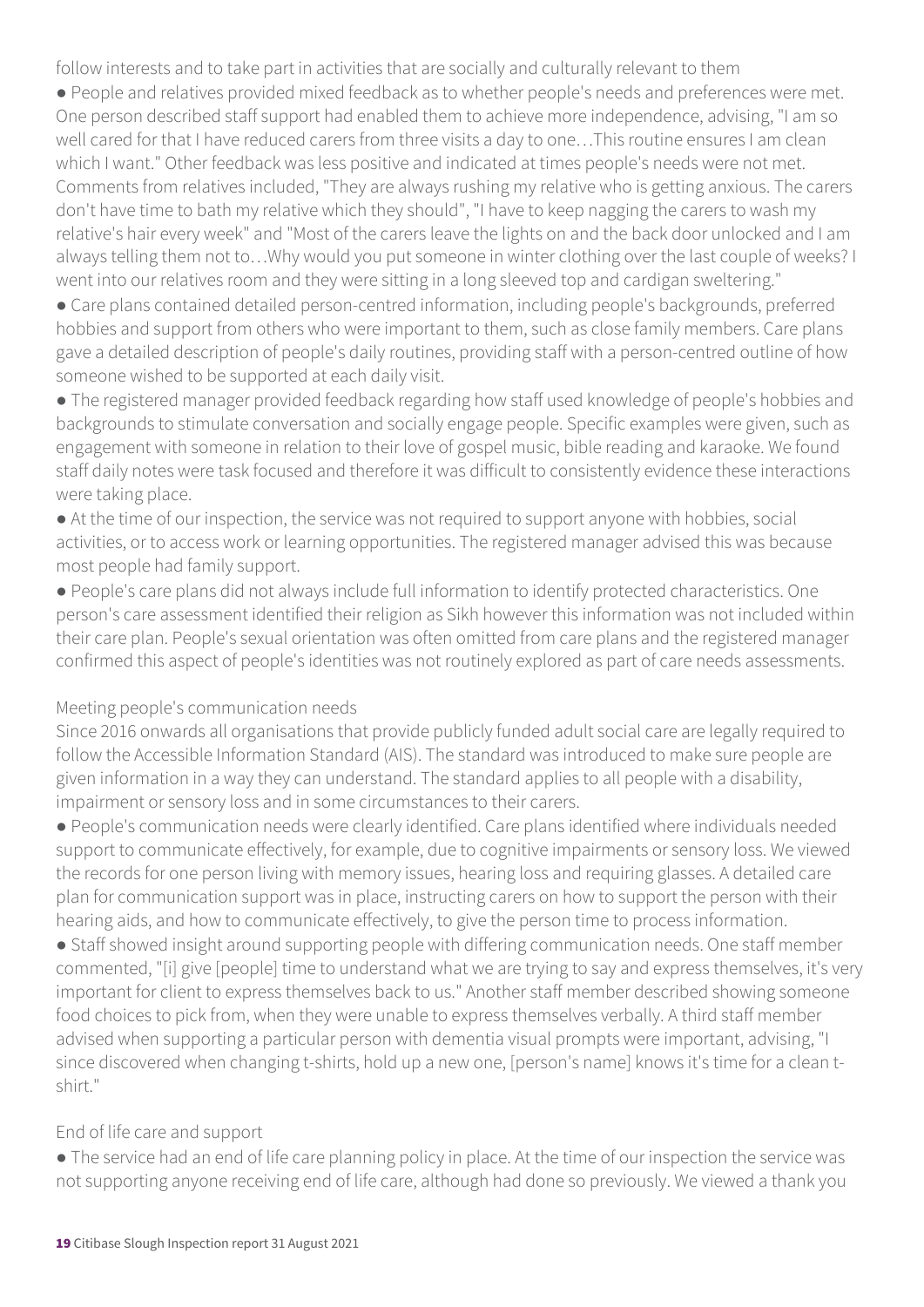card which had been received by the service after caring for a person who sadly passed away. The family expressed their thanks to the staff who supported their relative.

● At the time of our inspection, staff had not received end of life care training, which was identified by the service as required learning. Some staff told us they had previously received training in relation to providing end of life support, such as with previous employers. One staff member commented, "[I] try to do things make them feel good in last remaining few weeks/months, [registered manager's name] will push us to make person's life as comfortable as possible."

● People's care plans contained blank sections in relation to advanced care planning wishes. The registered manager explained this support was offered but had been declined, either because people's medical conditions were not life-threatening or people had preferred their wishes to remain private.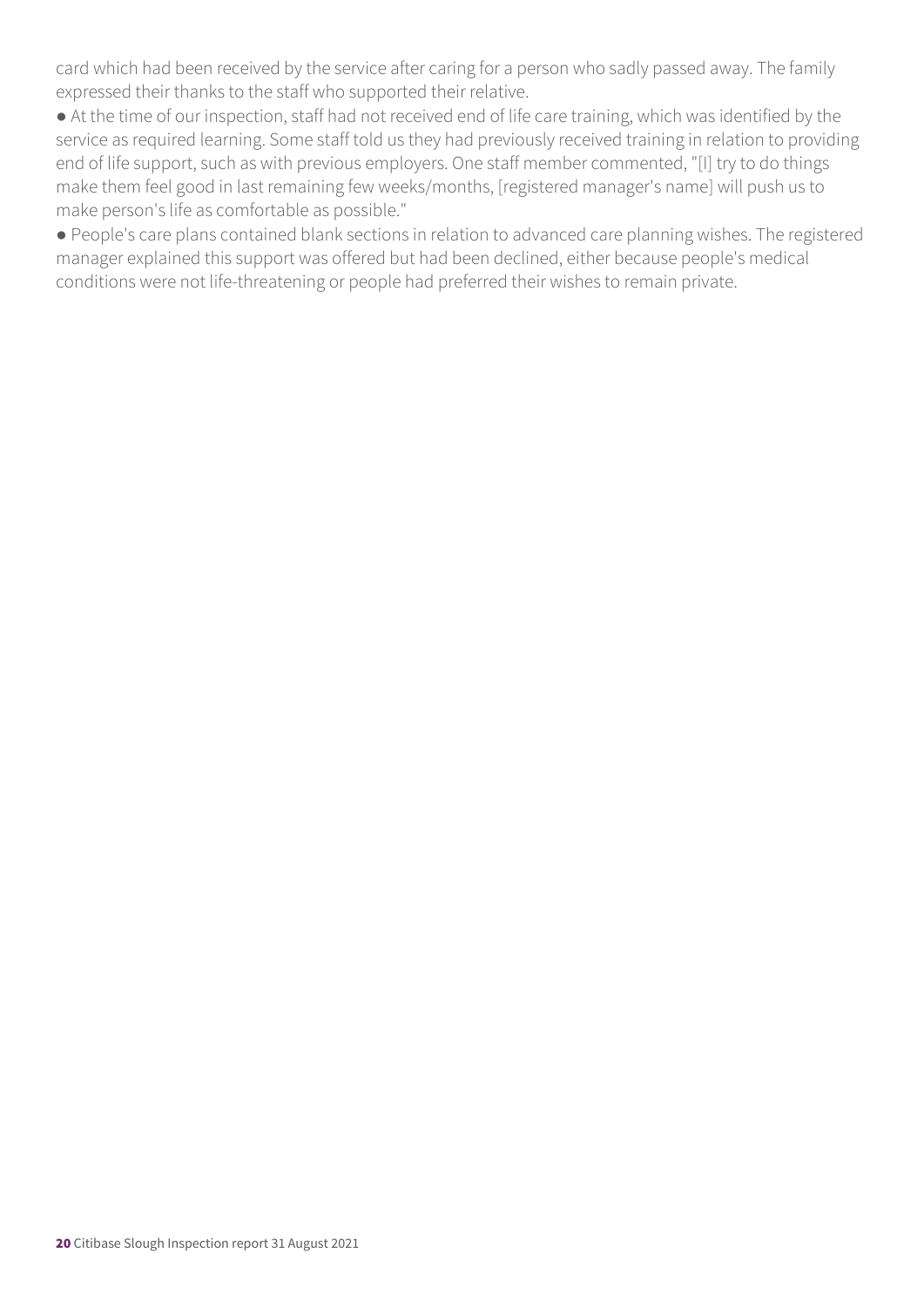### Is the service well-led?

# Our findings

Well-led – this means we looked for evidence that service leadership, management and governance assured high-quality, person-centred care; supported learning and innovation; and promoted an open, fair culture.

This is the first inspection for this newly registered service. This key question has been rated inadequate.

This meant there were widespread and significant shortfalls in service leadership. Leaders and the culture they created did not assure the delivery of high-quality care.

Managers and staff being clear about their roles, and understanding quality performance, risks and regulatory requirements; Continuous learning and improving care

- The registered manager also acted as the Nominated Individual, meaning they were responsible for assessing and monitoring their service against legal requirements. We were not satisfied the registered manager had sufficient knowledge of regulations to do this effectively. They did not have a good knowledge of regulations in relation to safe recruitment, duty of candour, or other regulations under the Health and Social Care Act 2008. They demonstrated some awareness in relation to CQC's key lines of enquiry (KLOEs).
- Audits took place in relation to medicines management, medicines administration records (MARs) and care plans. Audits had not been effective, as they had not identified the concerns we found in relation to medicines administration or the quality of MCA assessments.
- The registered manager advised MAR charts were checked monthly and a random selection of daily notes for around seven or eight people were read monthly. A log was not kept evidencing work undertaken and the paper records weren't signed or otherwise marked to indicate if they had been checked. This meant we could not evidence quality checks had taken place.
- We found records did not always contain an accurate, complete and contemporaneous record in respect of each service user. For example, the registered manager failed to record discussions which had taken place with a person in relation to their visit times and medicines administration. When queried with the registered manager, they advised "This was not recorded as it was a verbal discussion with [person's name]." This meant the registered manager had failed to document their discussions and decisions in relation to this person's care.
- Formal systems were not in place to review wider themes, trends or learning from incidents and accidents, compliments and complaints and safeguarding concerns. The registered manager could recall one incident form had been completed since the start of the service, although this was not easily accessible at the time of our visit. For one individual three incidents of distressed behaviours were logged onto ABC charts and we found other concerns had been logged in daily records or communication logs. This meant the service had not followed the provider's policy in relation to recording incidents, and we found no evidence the registered manager had sought to collate information to analyse learning for the wider service.
- Formal systems were not in place to quality review or audit the recruitment, supervision and training of staff. This meant the service had not identified the concerns we found in relation to safe recruitment. We also identified training was either incomplete or overdue for some staff, including the team leader's training certificate which was obtained at our request following the inspection. The training matrix used colour coding to indicate completed training or gaps, however the document did not include training dates,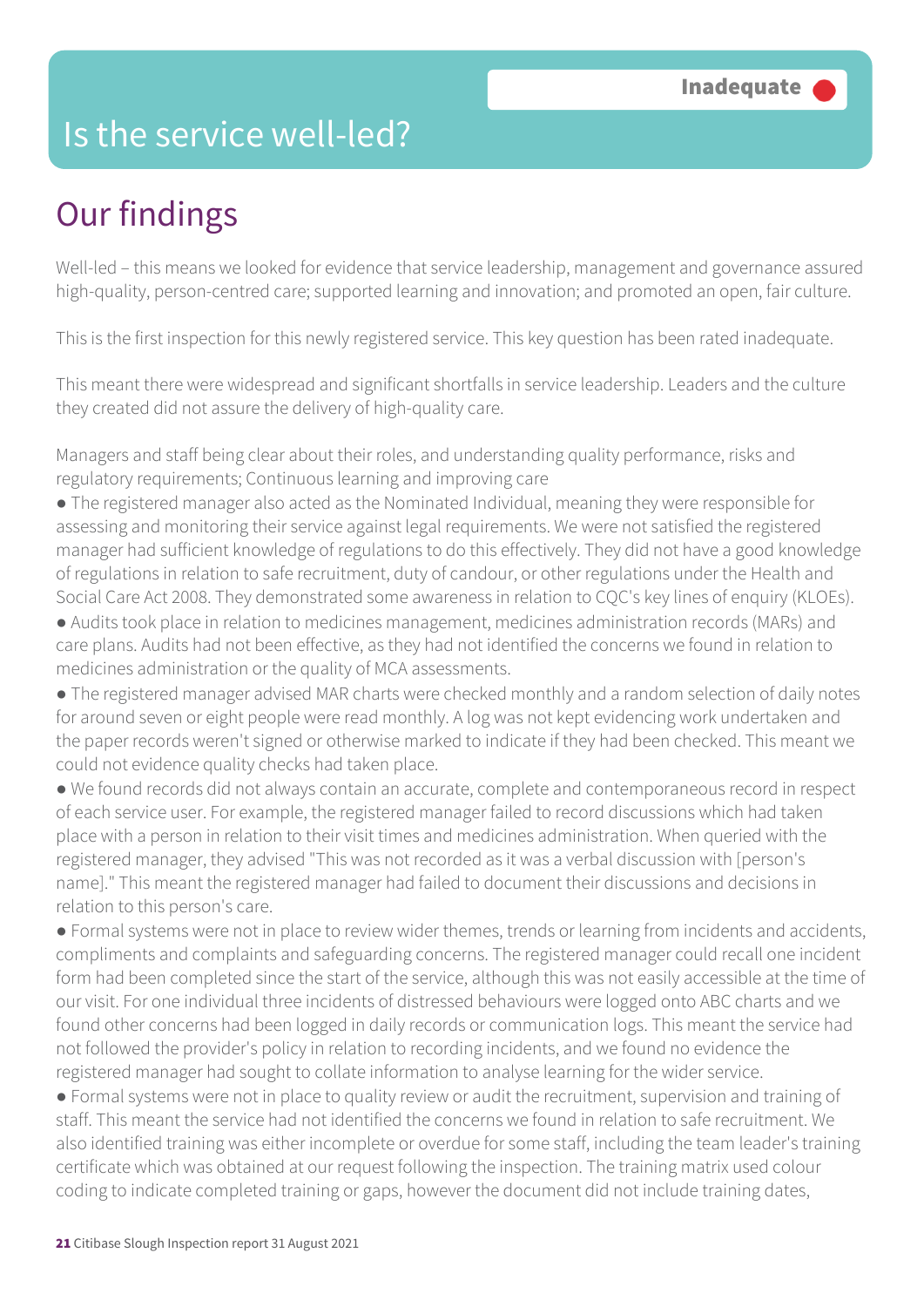meaning this was not an effective oversight tool.

The service was not effectively managed and good governance was not established. This was a breach of Regulation 17 (Good governance) of the Health and Social Care Act 2008 (Regulated Activities) Regulations 2014.

● Providers and registered managers are required to notify us of certain incidents which have occurred during, or as a result of, the provision of care and support to people. CQC had not received any safeguarding notifications from the service throughout its history. We observed a safeguarding folder which contained two safeguarding concerns which had required submission of evidence to the local authority.

Systems were not in place to identify or report incidents to CQC in accordance with requirements. This was a breach of Regulation 18 (Care Quality Commission Registration Regulations 2009).

The provider agreed to make retrospective notifications to CQC at our request following the inspection.

● The provider confirmed the organisation's statement of purpose had been updated in January 2021. This had not been shared with CQC and there was a legal requirement for the organisation to do so.

Systems were not in place to make the required notification to CQC in accordance with requirements. This was a breach of Regulation 12 (Care Quality Commission Registration Regulations 2009).

The provider agreed to make a retrospective notification to CQC at our request following the inspection.

Promoting a positive culture that is person-centred, open, inclusive and empowering, which achieves good outcomes for people

● There was poor management oversight of people's daily visits. Records often included a date but no times for the person's first daily visit. Subsequent daily records included a start time but no finish time. The registered manager's response indicated effective action had not been taken. They advised this had been raised verbally with staff however it was stated the issue had "been going for months now, sometimes do remember, sometimes doesn't get done." We also found a lack of scheduled travel time between some visits on staff rotas. Feedback showed these ongoing issues were impacting on people's ability to receive personcentred, quality care. Comments from relatives included, "Two carers should come…for 30 minutes but it is more like five minutes. They are always rushing my relative", "They are supposed to be there 30 minutes… sometimes they only stay five minutes" and "We do not have any phone calls to let us know the carers are running late…their visits do not last 30 minutes more like 15-20 minutes."

● Care plans contained disrespectful language as part of a mental health assessment tool to categorise people's behaviours under a heading "Challenging Behaviour – Severe" with options including "violent", "destructive" and "severe deviance". This document was shared with people in their own homes, using disempowering language to describe people's distress, such as referring to one person having "outbursts". The assessment gave a basic description of the person's behaviour without reflecting the distress experienced by person, or reflecting behaviour was a form of communication for someone unable to express themselves effectively due to cognitive impairment.

● Staff had not received formal training in relation to respecting people's equality, diversity and human rights (EDHR). Some people's care plans did not contain information about their sexual orientation, religion or marital status. This meant staff unfamiliar with the person may not have awareness about the person's protected characteristics to enable them to provide person-centred care.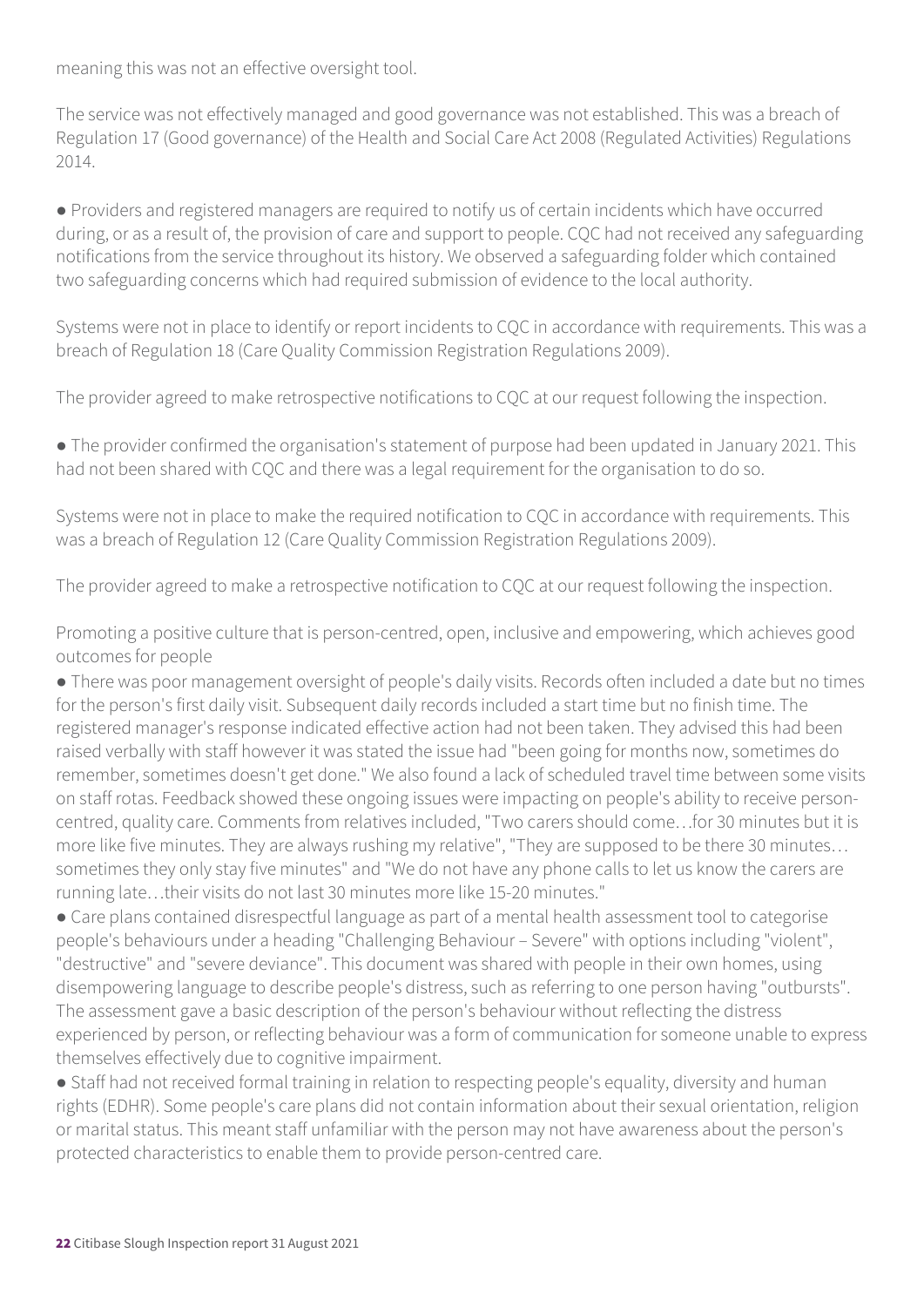Systems did not drive improvement in the quality and safety of the services provided, including the quality of the experience for people using the service. This was a breach of Regulation 17 (Good governance) of the Health and Social Care Act 2008 (Regulated Activities) Regulations 2014.

The provider agreed to take action in response to our feedback. Staff were booked to attend EDHR training and the registered manager agreed to review arrangements for staff rotas. The registered manager advised the service planned to introduce an electronic recording system which would enable better oversight of people's daily care including visit timings.

● Some people and relatives provided positive feedback regarding the management of the service. The registered manager covered some care visits and was in contact with some families regarding people's support. One relative commented, "We have a good relationship with [registered manager's name] and have found her approachable." Another relative added, "We believe we have a good relationship with [registered manager's name], [it] feels that she does listen to us."

● Staff indicated they felt supported by the registered manager, and staff described being encouraged by the registered manager to provide people with quality care and support. A staff member commented, "Culture is provide care that works for client, rather than makes your life easier, even if working under pressure and can feel it…we push." Another staff member added, "[Registered manager's name] says if client has frustrations…when they shout at you, don't see client as problem but circumstance, taught to communicate in kind, polite way." A third staff member advised, "[Registered manager] very free to talk to, she's just lovely...she's one in a million."

How the provider understands and acts on the duty of candour, which is their legal responsibility to be open and honest with people when something goes wrong

● A duty of candour policy was in place. We spoke with the registered manager and team leader who demonstrated a general awareness of their duty to be open and transparent with people using the service. The registered manager did not have a good working knowledge of the statutory duty of candour, meaning they did not fully understand their responsibilities should an incident take place requiring a formal duty of candour process.

● We reviewed safeguarding records in relation to a person who passed away following an admission to hospital. In the days leading up to the person's hospital admission, the service had missed four care visits. The concerns met the criteria to be investigated further as part of a statutory duty of candour process. The registered manager advised a telephone conversation took place with the person's relative, however this telephone conversation was not documented. This meant the service had failed to keep a secure written record of all meetings and communications. There was also no evidence a written account, including an apology to the relative had been issued.

We recommend the provider develop their knowledge and approach in relation to the duty of candour, to ensure applicable incidents are identified and an appropriate response made.

Engaging and involving people using the service, the public and staff, fully considering their equality characteristics

● The service distributed a quality assurance questionnaire for people and families using the service. Questionnaires were printed in English using standard size print, and the registered manager stated they would have capacity to print the document in different languages or large print if this was required. We reviewed the returned questionnaires. Where people had made suggestions of improvements, the registered manager advised these had been followed up with individuals, however this had not been documented, and the section entitled "What actions will the branch take" was left blank on all documents. We observed a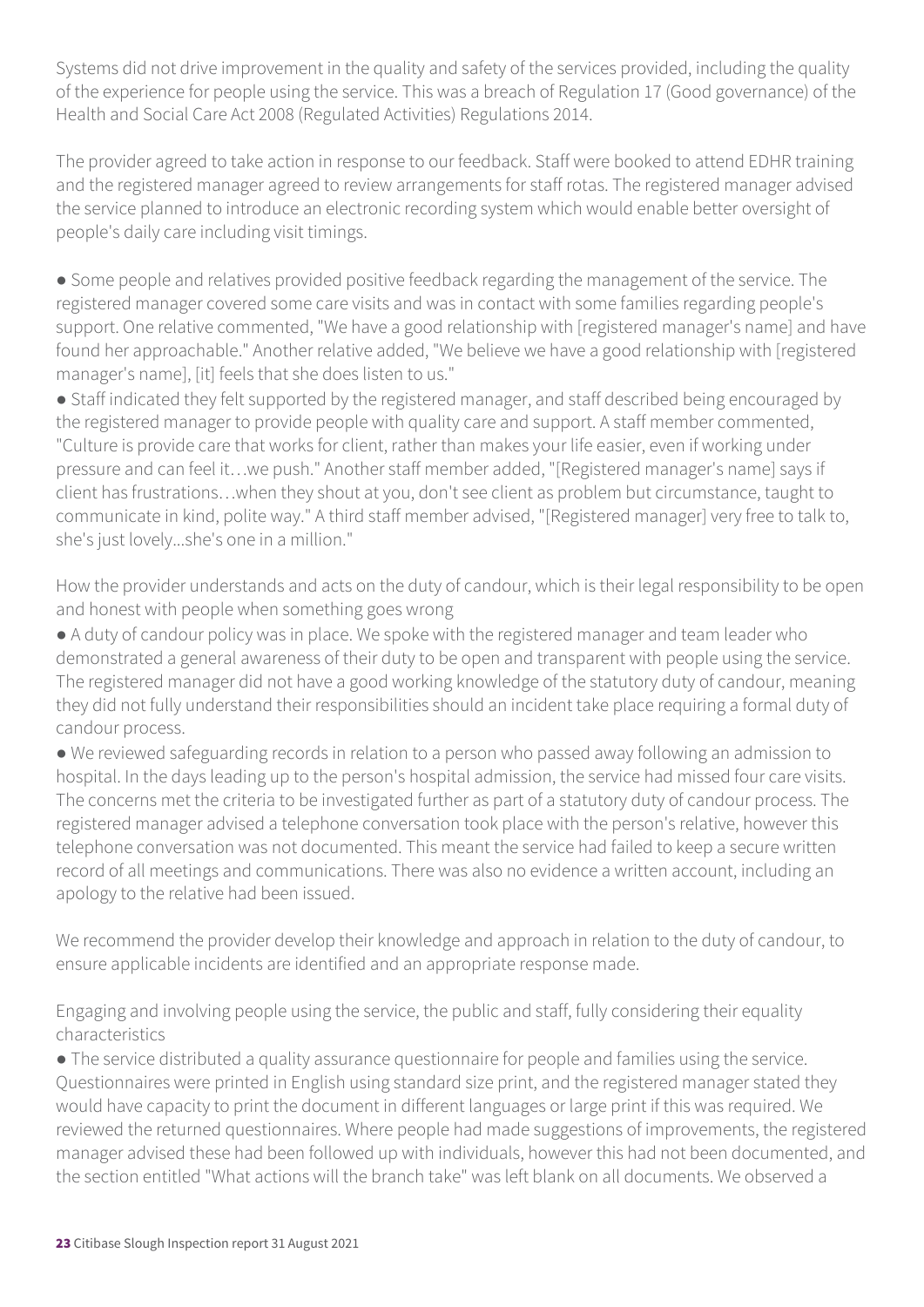team meeting had been used to share people's feedback with staff, highlighting the importance of timekeeping and communicating lateness, as well as sharing positive feedback.

● The registered manager advised a questionnaire had also been circulated to staff, however most staff chose not to engage with this process. Staff were able to give feedback through informal contact with the registered manager, supervision meetings and team meetings. Staff we spoke with felt able to raise any concerns or suggestions with the registered manager. One staff member commented, "[Registered manager] does take feedback on board, follows on and actions issues. People are free to voice any concerns or issues…very approachable."

Working in partnership with others

● Professional feedback indicated the service worked effectively in partnership with other organisations. The service had developed links with local authorities in different counties. Comments from a commissioning professional included, "Very prompt when dealing with them, show empathy from correspondence, very timely, don't have any concerns working with them as a provider."

● The service also worked with healthcare professionals when people's needs required support from district nurses, occupational therapists or speech and language therapy. A professional commented, "I had no poor interactions and the staff member I spoke to was polite, listened to my recommendations, gave me the information they could and then appeared to take on board my advice and requests."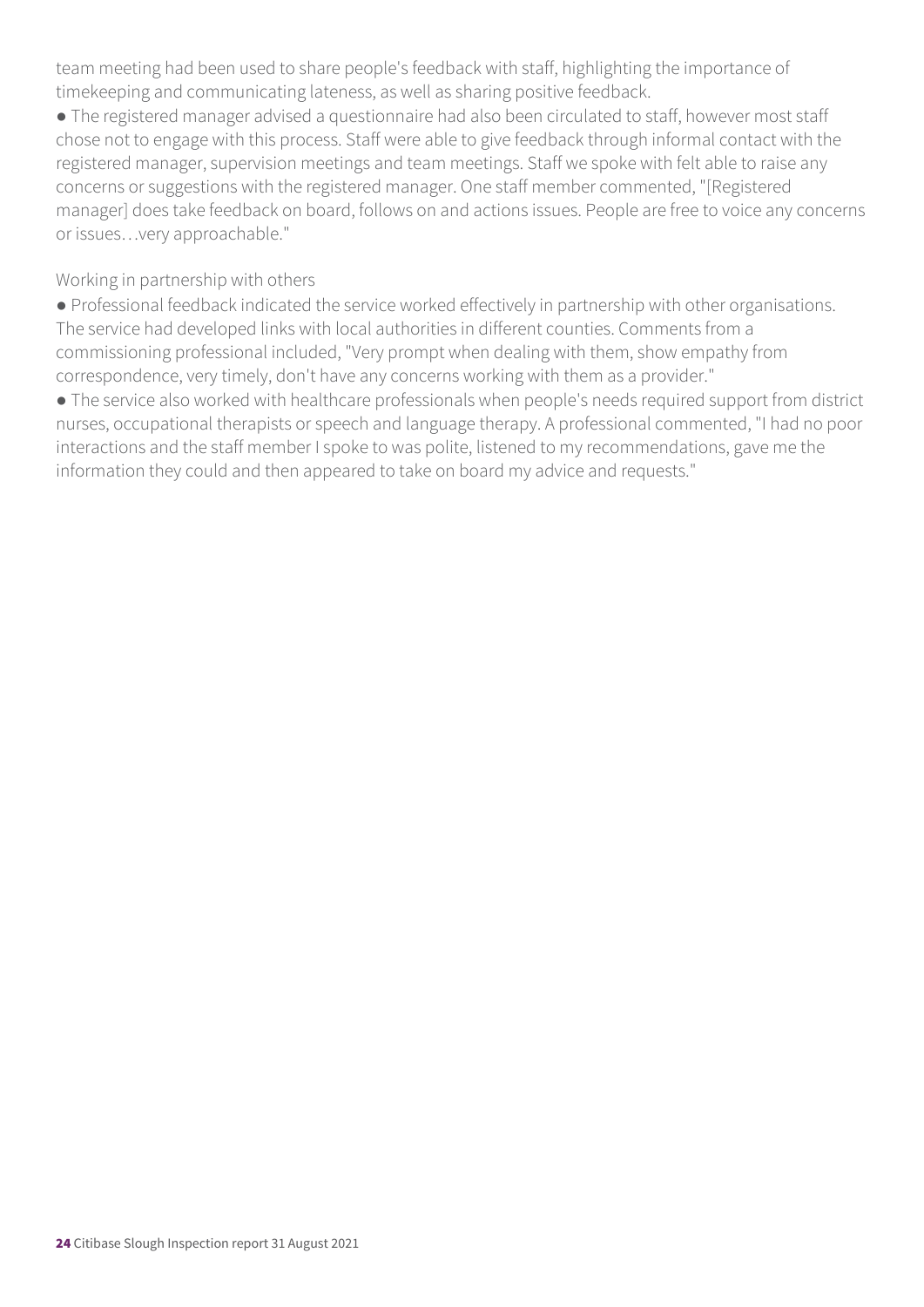### This section is primarily information for the provider

### Action we have told the provider to take

The table below shows where regulations were not being met and we have asked the provider to send us a report that says what action they are going to take.We will check that this action is taken by the provider.

| <b>Regulated activity</b> | Regulation                                                                                                                                                                       |
|---------------------------|----------------------------------------------------------------------------------------------------------------------------------------------------------------------------------|
| Personal care             | Regulation 12 Registration Regulations 2009<br>(Schedule 3) Statement of purpose                                                                                                 |
|                           | Systems were not in place to make the required<br>notification to CQC in accordance with<br>requirements.                                                                        |
| <b>Regulated activity</b> | Regulation                                                                                                                                                                       |
| Personal care             | Regulation 18 Registration Regulations 2009<br>Notifications of other incidents                                                                                                  |
|                           | Systems were not in place to identify or report<br>incidents to CQC in accordance with<br>requirements.                                                                          |
| <b>Regulated activity</b> | Regulation                                                                                                                                                                       |
| Personal care             | Regulation 11 HSCA RA Regulations 2014 Need<br>for consent                                                                                                                       |
|                           | Effective systems were not in place to ensure<br>the service operated in accordance with the<br>requirements of the Mental Capacity Act 2005<br>and associated code of practice. |
| <b>Regulated activity</b> | Regulation                                                                                                                                                                       |
| Personal care             | Regulation 16 HSCA RA Regulations 2014<br>Receiving and acting on complaints                                                                                                     |
|                           | Systems were not in place to inform people<br>joining the service about support available to<br>make complaints, or where to raise concerns or<br>complaints externally.         |
| Regulated activity        | Regulation                                                                                                                                                                       |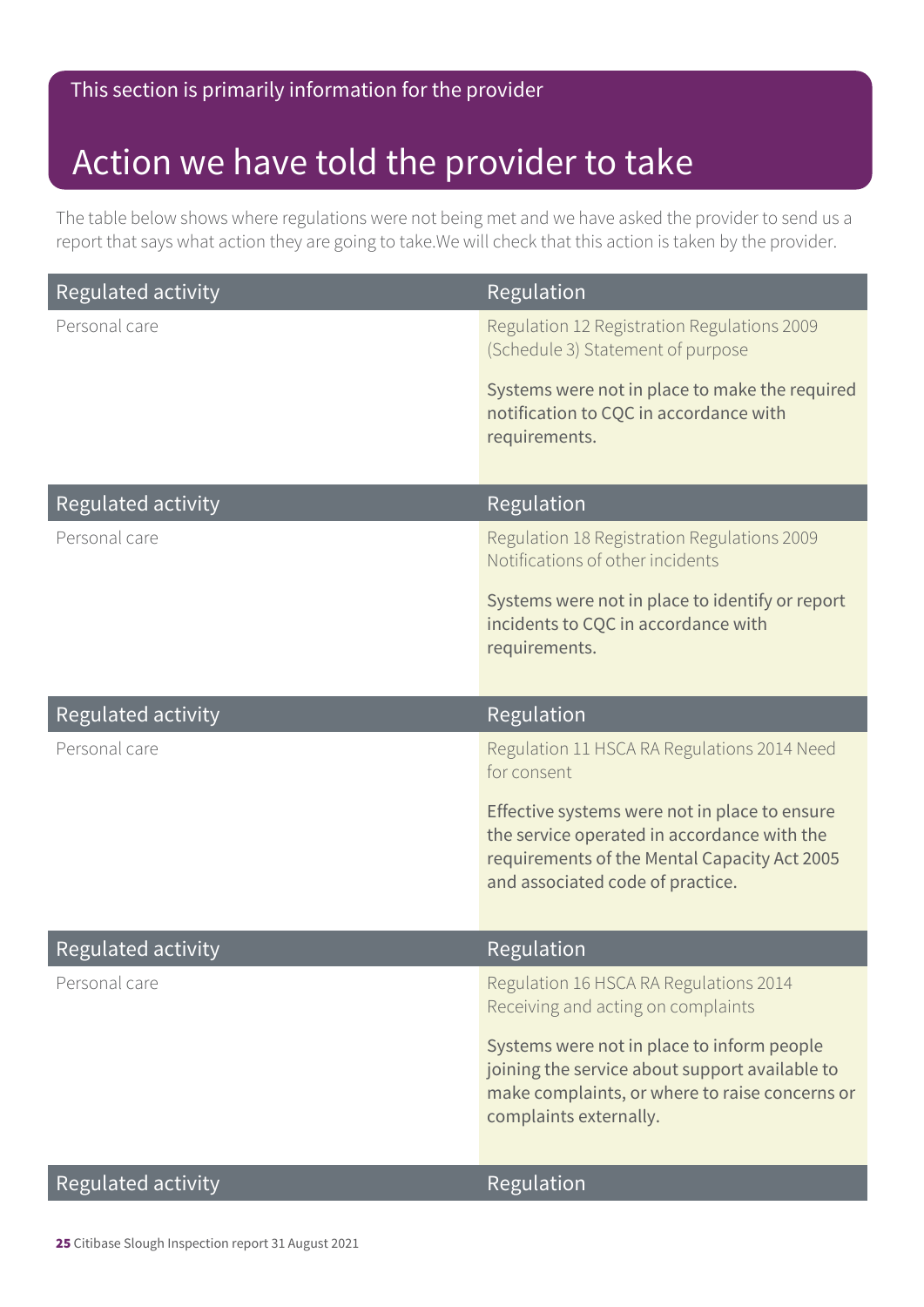Personal care **Regulation 19 HSCA RA Regulations 2014 Fit and** proper persons employed

> Systems were not in place for the safe recruitment of staff.